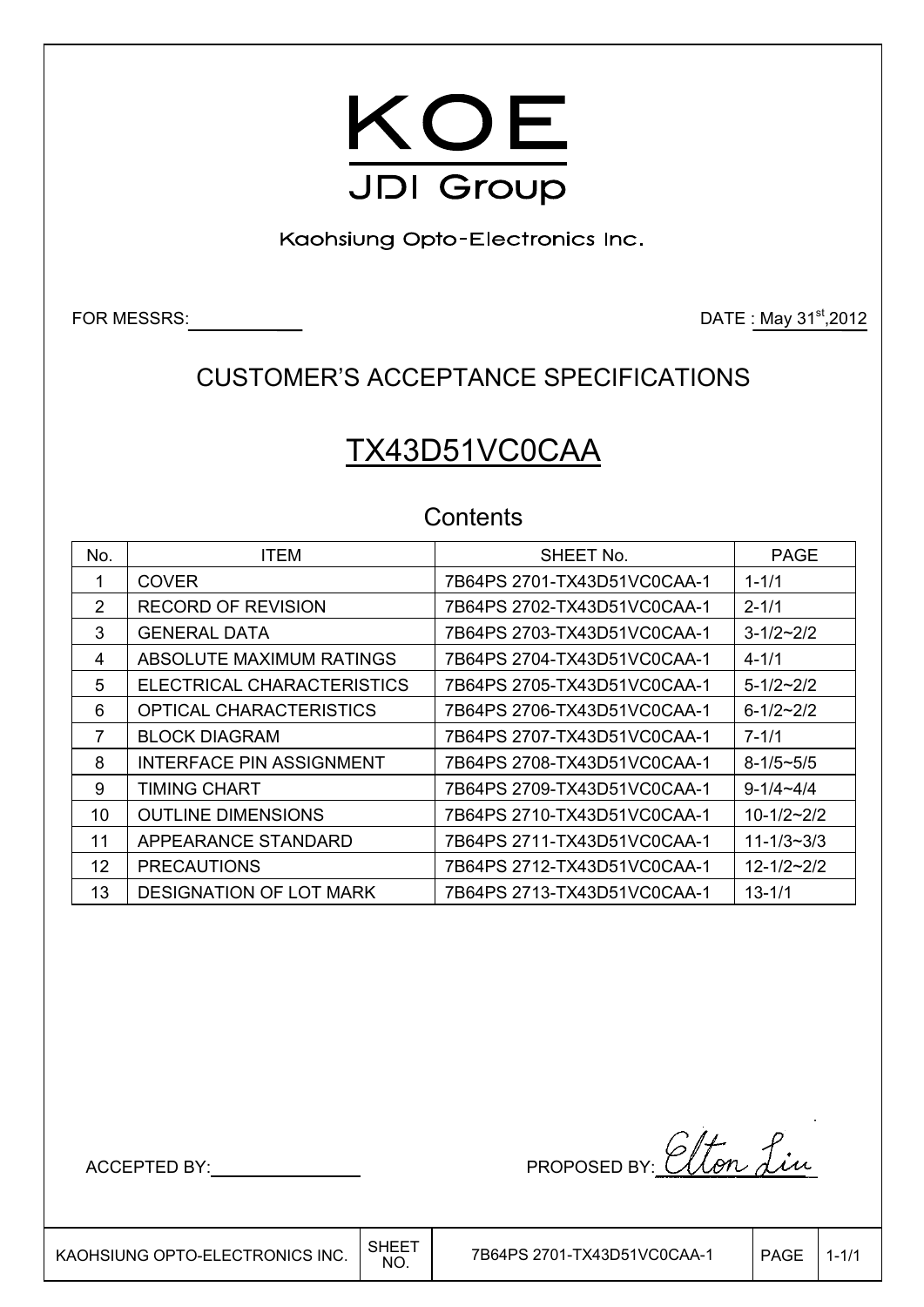|                                 | 2. RECORD OF REVISION |                     |                             |      |           |  |  |  |
|---------------------------------|-----------------------|---------------------|-----------------------------|------|-----------|--|--|--|
| <b>DATE</b>                     | SHEET No.             |                     | <b>SUMMARY</b>              |      |           |  |  |  |
|                                 |                       |                     |                             |      |           |  |  |  |
|                                 |                       |                     |                             |      |           |  |  |  |
|                                 |                       |                     |                             |      |           |  |  |  |
|                                 |                       |                     |                             |      |           |  |  |  |
|                                 |                       |                     |                             |      |           |  |  |  |
|                                 |                       |                     |                             |      |           |  |  |  |
|                                 |                       |                     |                             |      |           |  |  |  |
|                                 |                       |                     |                             |      |           |  |  |  |
|                                 |                       |                     |                             |      |           |  |  |  |
|                                 |                       |                     |                             |      |           |  |  |  |
|                                 |                       |                     |                             |      |           |  |  |  |
|                                 |                       |                     |                             |      |           |  |  |  |
|                                 |                       |                     |                             |      |           |  |  |  |
|                                 |                       |                     |                             |      |           |  |  |  |
|                                 |                       |                     |                             |      |           |  |  |  |
|                                 |                       |                     |                             |      |           |  |  |  |
|                                 |                       |                     |                             |      |           |  |  |  |
|                                 |                       |                     |                             |      |           |  |  |  |
|                                 |                       |                     |                             |      |           |  |  |  |
|                                 |                       |                     |                             |      |           |  |  |  |
|                                 |                       |                     |                             |      |           |  |  |  |
|                                 |                       |                     |                             |      |           |  |  |  |
|                                 |                       |                     |                             |      |           |  |  |  |
|                                 |                       |                     |                             |      |           |  |  |  |
|                                 |                       |                     |                             |      |           |  |  |  |
|                                 |                       |                     |                             |      |           |  |  |  |
|                                 |                       |                     |                             |      |           |  |  |  |
|                                 |                       |                     |                             |      |           |  |  |  |
|                                 |                       |                     |                             |      |           |  |  |  |
|                                 |                       |                     |                             |      |           |  |  |  |
|                                 |                       |                     |                             |      |           |  |  |  |
|                                 |                       |                     |                             |      |           |  |  |  |
|                                 |                       |                     |                             |      |           |  |  |  |
|                                 |                       |                     |                             |      |           |  |  |  |
|                                 |                       |                     |                             |      |           |  |  |  |
|                                 |                       |                     |                             |      |           |  |  |  |
|                                 |                       |                     |                             |      |           |  |  |  |
|                                 |                       |                     |                             |      |           |  |  |  |
|                                 |                       |                     |                             |      |           |  |  |  |
|                                 |                       |                     |                             |      |           |  |  |  |
| KAOHSIUNG OPTO-ELECTRONICS INC. |                       | <b>SHEET</b><br>NO. | 7B64PS 2702-TX43D51VC0CAA-1 | PAGE | $2 - 1/1$ |  |  |  |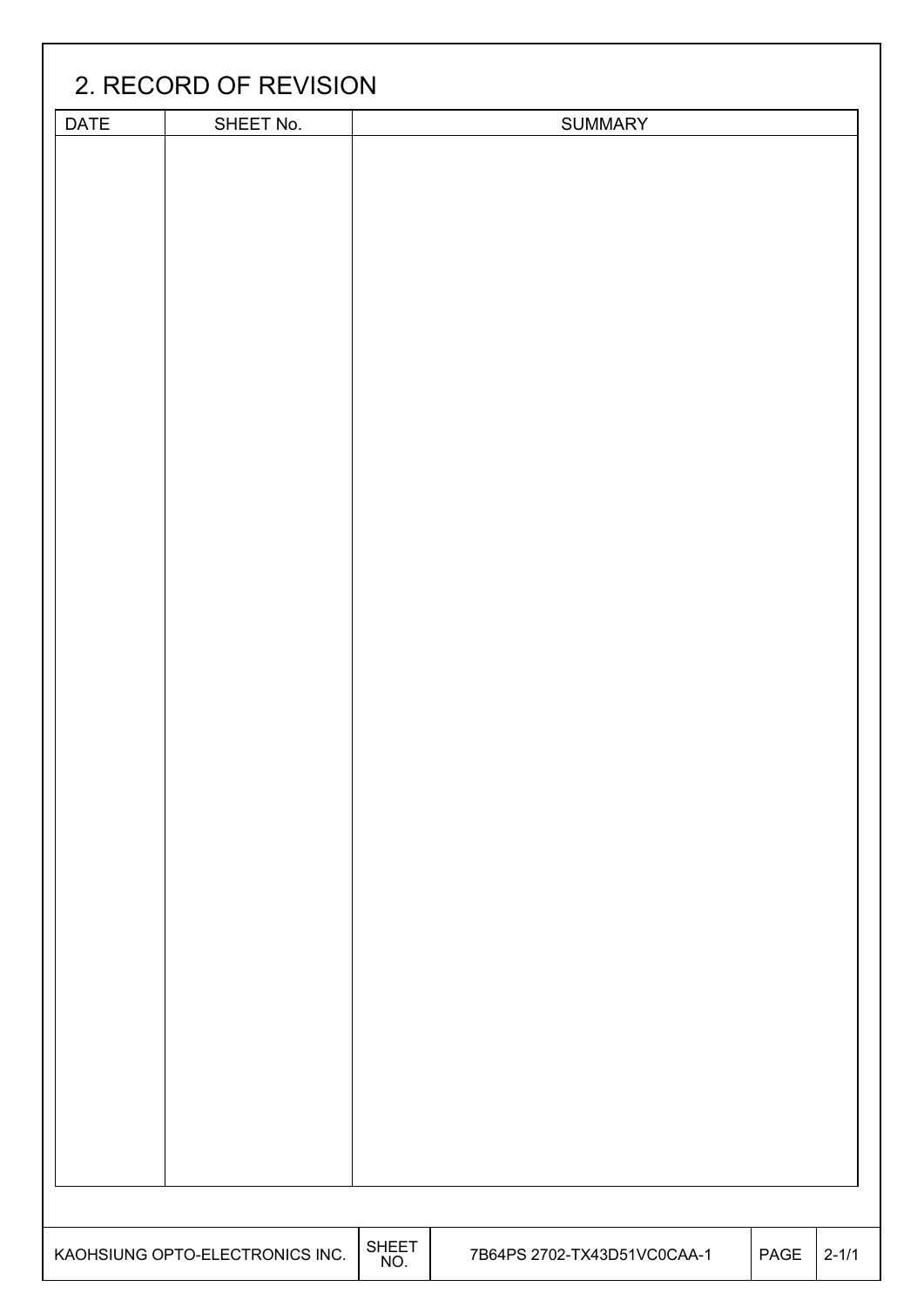## 3. GENERAL DATA

## 3.1 DISPLAY FEATURES

This module is a 17" SXGA amorphous silicon TFT. The pixel format is vertical stripe and sub pixels are arranged as R (red), G (green), B (blue) sequentially. This display is RoHS compliant, TCP (Tape Carrier Package) technology and LED backlight are applied on this display.

| Part Name                                                           | TX43D51VC0CAA                                            |  |
|---------------------------------------------------------------------|----------------------------------------------------------|--|
| <b>Module Dimensions</b>                                            | 368.0(W) mm x 306.0(H) mm x 19.9 (D) mm typ.             |  |
| LCD Active Area                                                     | 337.92(W) mm x 270.336(H) mm                             |  |
| <b>Pixel Pitch</b>                                                  | $0.264(W)$ mm x 0.264 (H) mm                             |  |
| Resolution                                                          | 1280 x 3(RGB)(W) x 1024(H) dots                          |  |
| <b>Color Pixel Arrangement</b>                                      | R, G, B Vertical stripe                                  |  |
| LCD Type                                                            | Transmissive Mode; Normally Black Mode                   |  |
| Display Type                                                        | <b>Active Matrix</b>                                     |  |
| Number of Colors                                                    | 16.7M Colors                                             |  |
| <b>Backlight</b>                                                    | Edge Light Type with White LED                           |  |
| Weight                                                              | 1600 typ. (g)                                            |  |
| Interface                                                           | 2-channel LVDS (LVDS:Low Voltage Differential Signaling) |  |
| Power Supply Voltage                                                | 5V for LCD; 12V for Backlight                            |  |
| Super Wide Version (In-Plane Switching)<br><b>Viewing Direction</b> |                                                          |  |

| KAOHSIUNG OPTO-ELECTRONICS INC. | SHEE<br><b>NO</b> | 7B64PS 2703-TX43D51VC0CAA-1 | PAGE | $3 - 1/2$ |
|---------------------------------|-------------------|-----------------------------|------|-----------|
|---------------------------------|-------------------|-----------------------------|------|-----------|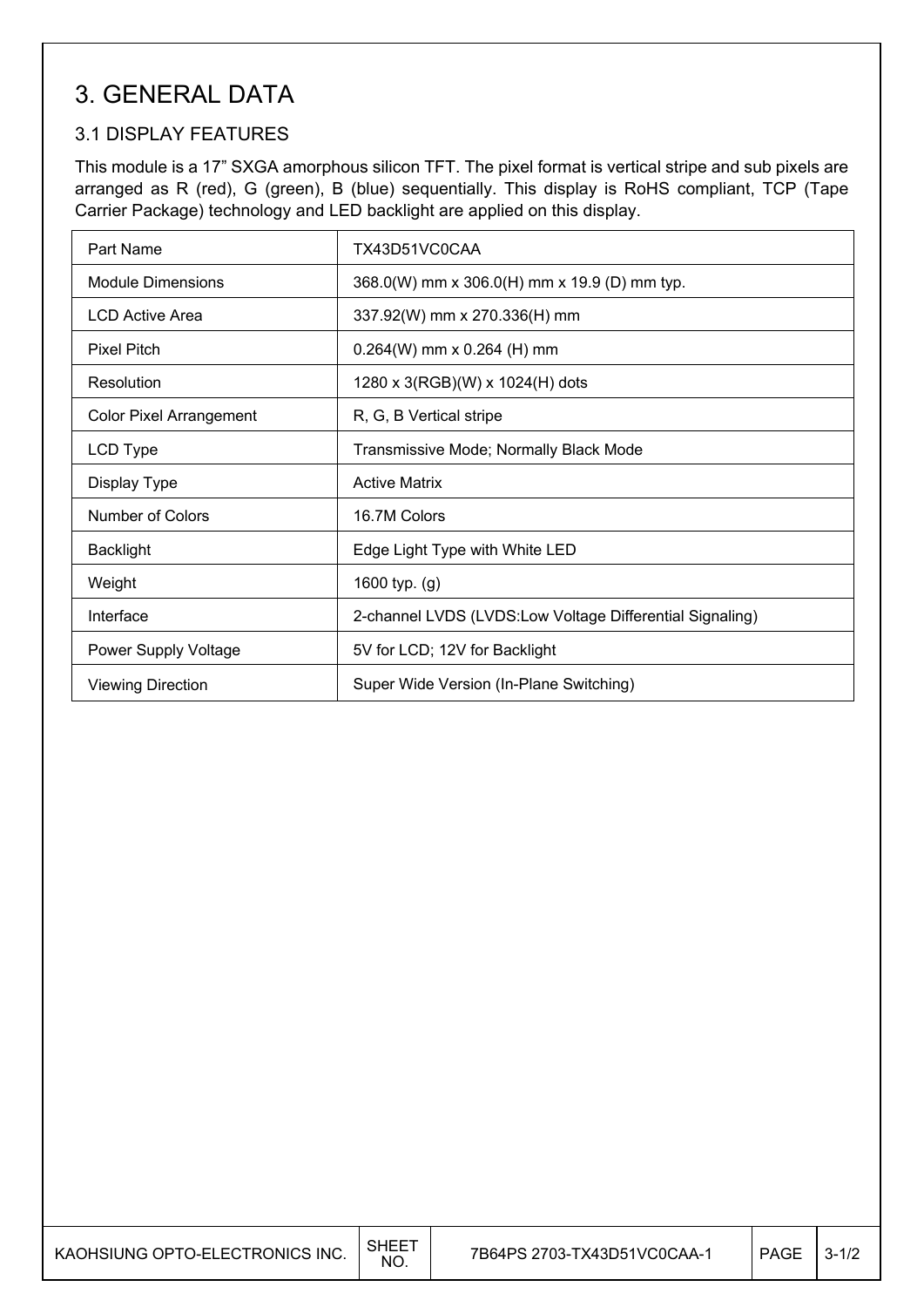#### 3.2 APPLICATION AND OTHERS

- (1) This LCD module was designed and manufactured to be used in an air-conditioned room away from direct sunlight.
- (2) This LCD module cannot be applied to an instrument which requires extremely high reliability and safety from its functions and precision. These instruments include medical equipment which affects life- and/or wealth-support apparatus.
- (3) Any problems caused by a use with deviation from the conditions mentioned in this specification are not included in the warranty.
- (4) Maintenance

This LCD module and the aforementioned data may be changed without notice. When you demand maintenance parts, please inquire about the changes in advance.

(5) Repair

We will replace or repair all defective modules if the relevant defect is caused by KOE. However, we will not take any responsibilities for defective modules after the expiration of warranty period. Also, if you access the modules for repairs, we will not warrant them either even if it is within the warranty period.

- (6) Items in this specification may be changed for improvement without prior notice. Please consult our sales division before engineering an instrument with this LCD module.
- (7) When a question arises concerning the specification, please contact our sales division.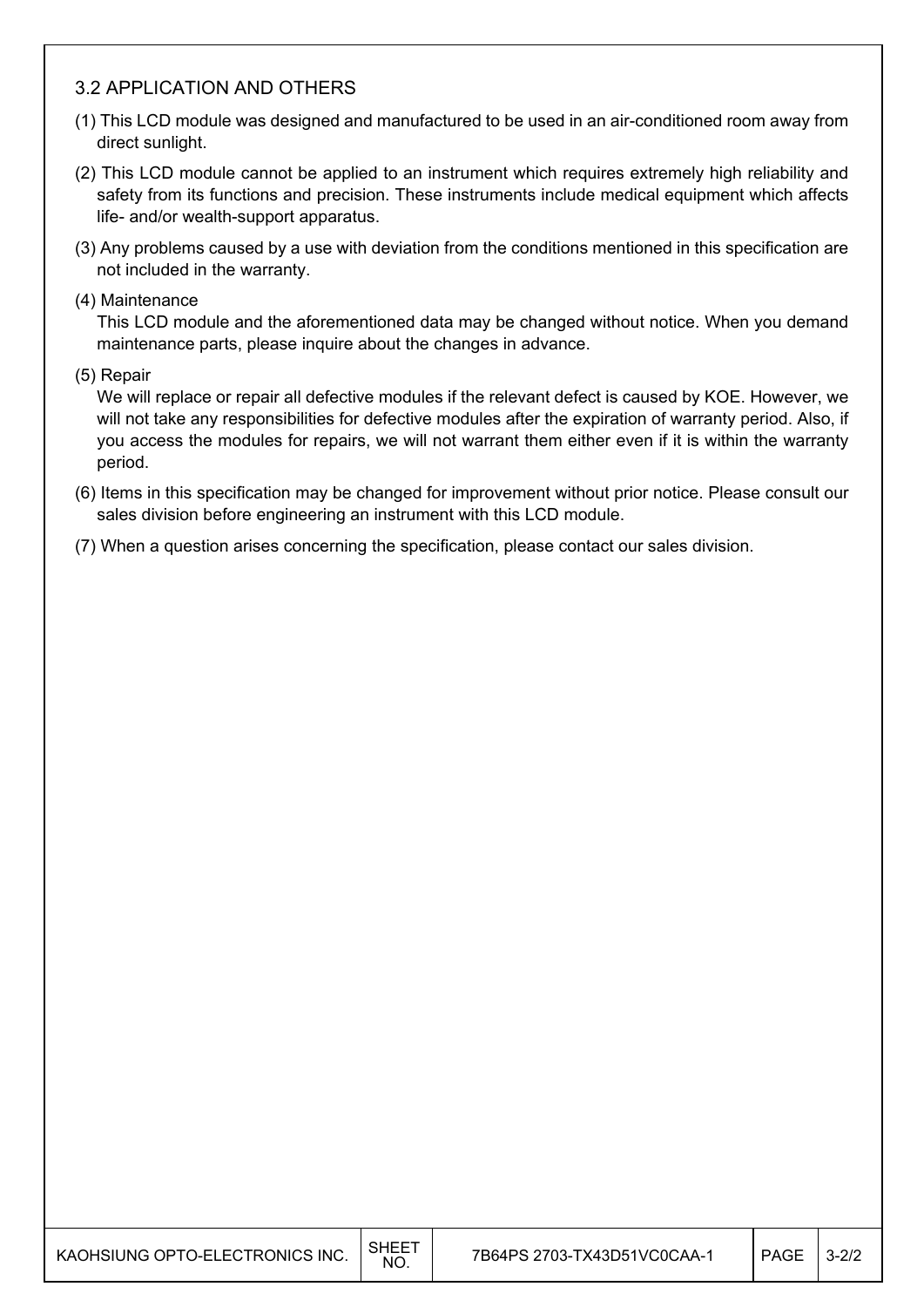# 4. ABSOLUTE MAXIMUM RATINGS

| Item                           | Symbol | Min.   | Max. | Unit              | Remarks                  |
|--------------------------------|--------|--------|------|-------------------|--------------------------|
| <b>Supply Voltage</b>          | VDD    | 0      | 6    |                   | $\overline{\phantom{0}}$ |
| Input Voltage of Logic         | VI     | $-0.3$ | 3.4  |                   | Note 1                   |
| <b>Operating Temperature</b>   | Top    |        | 50   | $^{\circ}C$       | Note 2                   |
| Storage Temperature            | Tst    | $-20$  | 60   | $^{\circ}$ $\cap$ | Note 2                   |
| <b>Backlight Input Voltage</b> | VLED   |        | (18) |                   |                          |

Note 1: It is applied to except LVDS signal.

Note 2: Temperature and Humidity should be applied to the center glass surface of TFT module, not to the system installed with a module. The temperature at the center of rear surface should be less than 60°C on the condition of operating.

Function of module is guaranteed in above operating temperature range, but optical characteristics is specified for only 25°C operating condition.

| KAOHSIUNG OPTO-ELECTRONICS INC. | SHEE1<br>NO. | 7B64PS 2704-TX43D51VC0CAA-1 | <b>PAGE</b> | $4 - 1/1$ |
|---------------------------------|--------------|-----------------------------|-------------|-----------|
|---------------------------------|--------------|-----------------------------|-------------|-----------|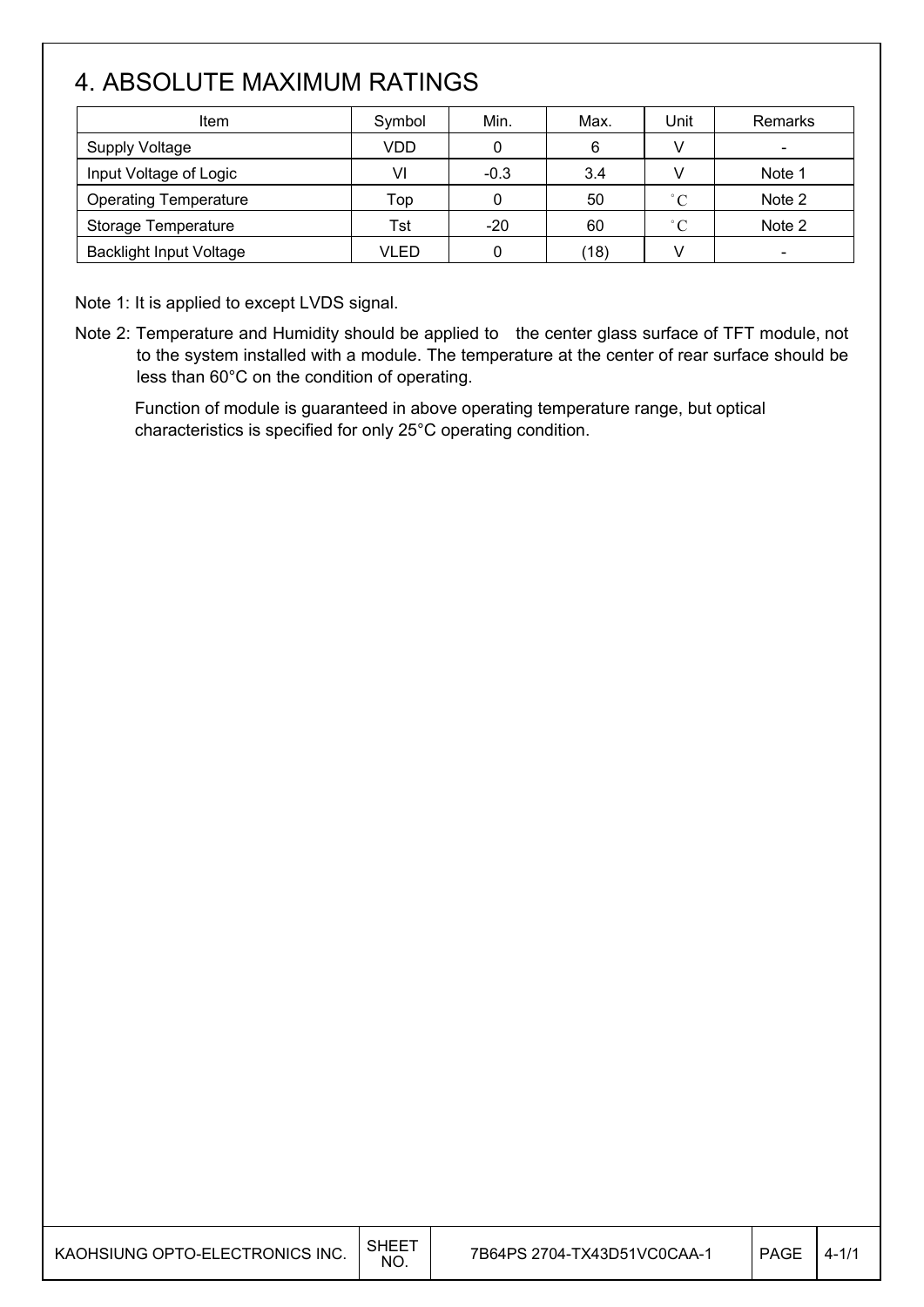# 5. ELECTRICAL CHARACTERISTICS

## 5.1 LCD CHARACTERISTICS

| <b>Item</b>            | Symbol | Min.   | Typ.                     | Max. | Unit       | Remarks                      |
|------------------------|--------|--------|--------------------------|------|------------|------------------------------|
| Power Supply Voltage   | VDD    | 4.5    | 5                        | 5.5  | V          |                              |
| Input Voltage of Logic | VI     | $-0.3$ | $\overline{\phantom{a}}$ | 3.4  | V          | Note 1                       |
| Power Supply Current   | IDD.   |        | 610                      | 750  | mA         | Note 2                       |
| <b>Vsync Frequency</b> |        |        | 60                       | 76   | Hz         | $\qquad \qquad \blacksquare$ |
| <b>Hsync Frequency</b> | $J_H$  |        | 64                       | 66   | <b>KHz</b> |                              |
| <b>CLK Frequency</b>   | CLK    | 40     | 54                       | 67.5 | <b>MHz</b> |                              |

Note 1: It is applied to except LVDS signal.

Note 2: DC current at fv=60.0Hz, fCLK=54MHz and VDD=5.0V



Note 3: Current capacity of power supply for VDD should be larger than 5A, so that the fuse can be opened at the trouble of power supply.

Note 4: The picture on maximum current is white picture.

| KAOHSIUNG OPTO-ELECTRONICS INC. | <b>SHEET</b><br>NO. | 7B64PS 2705-TX43D51VC0CAA-1 | PAGE | $5 - 1/2$ |
|---------------------------------|---------------------|-----------------------------|------|-----------|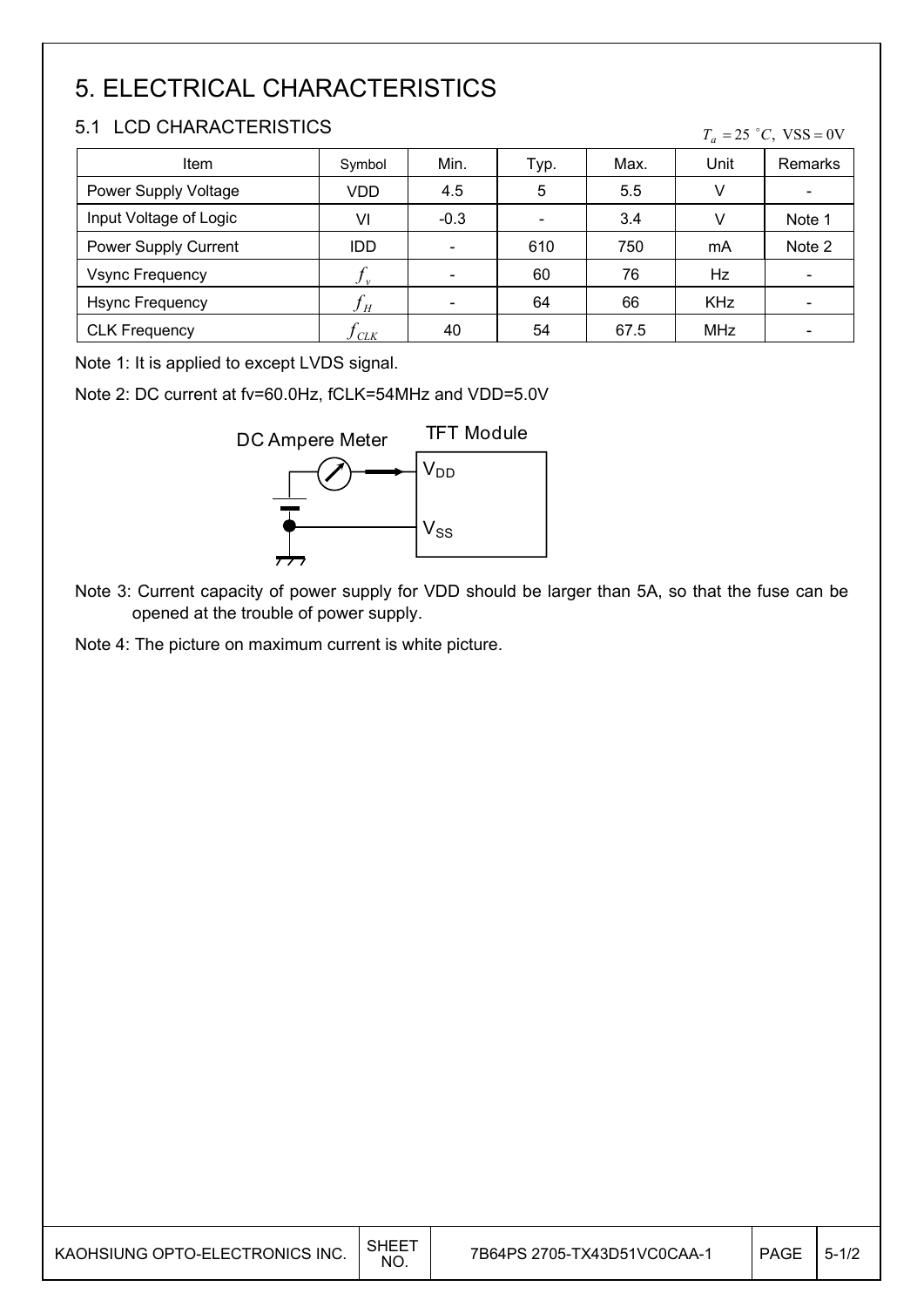## 5.2 BACKLIGHT CHARACTERISTICS

| <u>J.Z DAUNLIUNI UNANAUTENIJITUJ</u> |            |               |      |                          |       |      | $T_a = 25$ °C |            |
|--------------------------------------|------------|---------------|------|--------------------------|-------|------|---------------|------------|
| Item                                 |            | Symbol        |      | Min.                     | Typ.  | Max. | Unit          | Remarks    |
| Input Voltage                        |            | Vin           |      | 10.8                     | 12.0  | 13.2 | v             |            |
| <b>Input Current</b>                 |            | lin           |      | $\overline{\phantom{a}}$ | (1.2) | 1.44 | A             |            |
| ON/OFF                               | <b>ON</b>  | <b>ON/OFF</b> |      | 2.5                      |       | 5.0  | v             | B/L=ON     |
| <b>Control Voltage</b>               | <b>OFF</b> |               |      | 0                        |       | 0.5  | v             | B/L=OFF    |
| <b>Brightness Control Voltage</b>    |            | Vbc           |      | 1.0                      |       | 3.6  | V             | Note $1,2$ |
| PWM dimming signal                   |            |               | High | 2.9                      |       | 5.0  | v             | Note 3     |
| <b>PWM</b><br>Input Voltage<br>Low   |            | 0             |      | 0.8                      | V     |      |               |            |
| <b>PWM Frequency</b>                 |            | <b>PWMf</b>   |      | 140                      | 150   | 160  | Hz            |            |

Note 1: VIN=12.0V, VBC=3.3V or PWMf=150Hz and display pattern is a full White (Gray scale = 255 level).

Note 2: A protection fuse (3.0A) is built into this module. Current capacity of the power supply for Vin should be greater than 8.0A, so that the fuse can 'blow' if there is a problem with the power supply.

Note 3: Brightness Control (Reference value)

| Vbc(Typ.) | <b>Brightness</b> |
|-----------|-------------------|
| 1.0V      | 20%               |
| 1.3V      | 30%               |
| 1.5V      | 40%               |
| 1.8V      | 50%               |
| 2.0V      | 60%               |
| 2.3V      | 70%               |
| 2.5V      | 80%               |
| 2.8V      | 90%               |
| Above3.0V | 100%              |

#### Note 4: Brightness Control (Reference value)

| PWM(Typ.) | <b>Brightness</b> |
|-----------|-------------------|
| 5%        | 5%                |
| 10%       | 10%               |
| 20%       | 20%               |
| 30%       | 30%               |
| 40%       | 40%               |
| 50%       | 50%               |
| 60%       | 60%               |
| 70%       | 70%               |
| 80%       | 80%               |
| 90%       | 90%               |
| 100%      | 100%              |

Note 5: 9mA inrush current flow for 40 µs when duty turned on (Switched from low to high).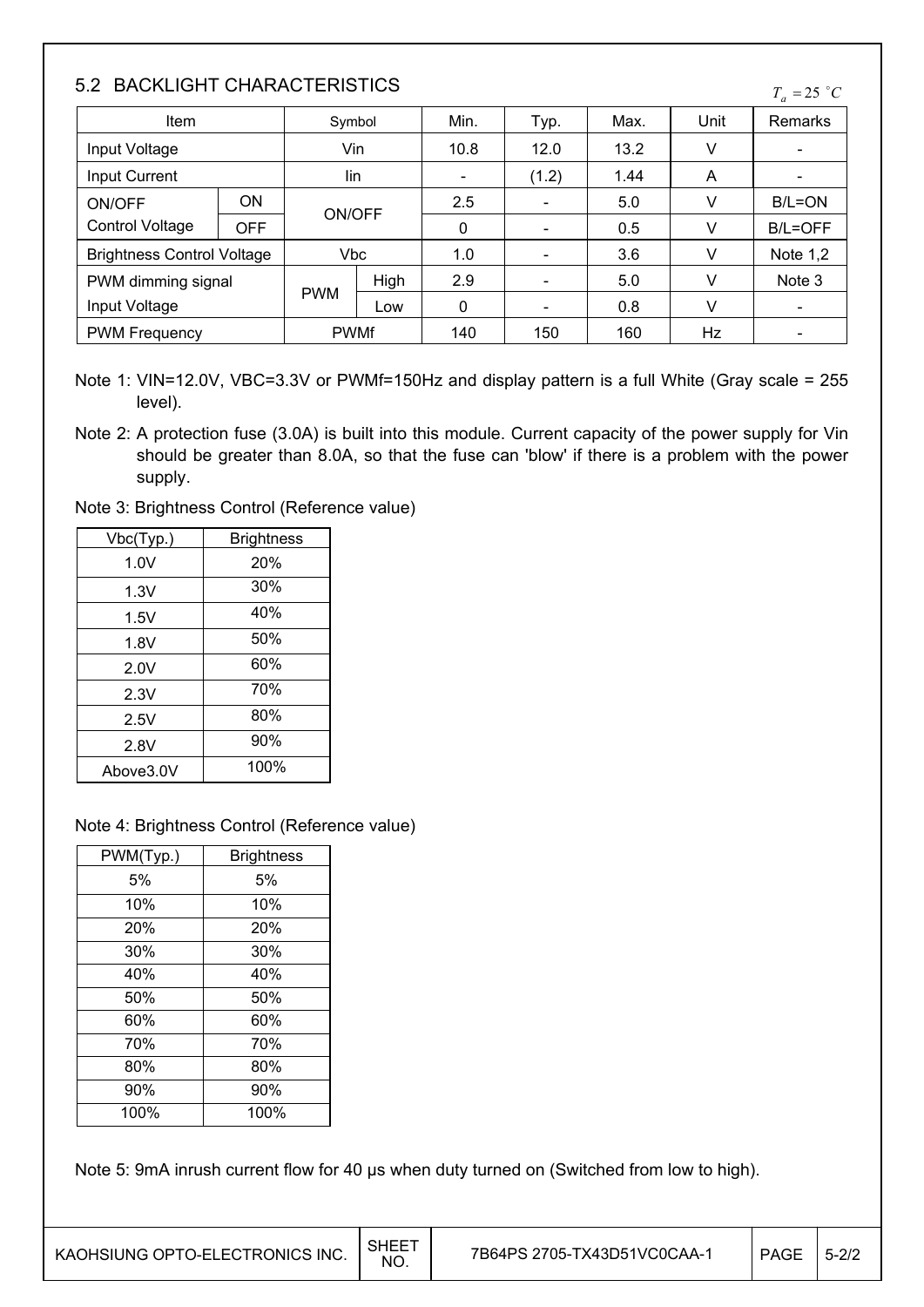# 6. OPTICAL CHARACTERISTICS

The optical characteristics are measured based on the conditions as below:

- Supplying the signals and voltages defined in the section of electrical characteristics.

- The backlight unit needs to be turned on for 30 minutes.
- The ambient temperature is  $25^{\circ}$ C, VDD=5.0V, fv=60Hz.
- In the dark room around 500~1000 lx, the equipment has been set for the measurements as shown in Fig 6.1.

| $T_a = 25$ °C, $f_v = 60$ Hz, VDD = 12V |             |        |                         |                          |                          |                          |                   |            |
|-----------------------------------------|-------------|--------|-------------------------|--------------------------|--------------------------|--------------------------|-------------------|------------|
| Item                                    |             | Symbol | Condition               | Min.                     | Typ.                     | Max.                     | Unit              | Remarks    |
| <b>Brightness of White</b>              |             | Bwh    |                         | 280                      | 350                      | $\overline{\phantom{a}}$ | cd/m <sup>2</sup> | Note $1,2$ |
| <b>Brightness Uniformity</b>            |             | Buni   | $\theta = 0^{\circ}$    | 75                       | $\overline{\phantom{0}}$ | $\overline{\phantom{a}}$ | %                 | Note 3     |
| <b>Contrast Ratio</b>                   |             | CR     |                         | 600                      | 1000                     |                          |                   | Note 4     |
|                                         |             | Rise   | ton                     | $\overline{\phantom{a}}$ | 10                       | 18                       |                   |            |
| Response Time                           |             | Fall   | tof                     | $\overline{\phantom{a}}$ | 12                       | 20                       | ms                | Note 5     |
|                                         |             | X      | $\theta = 0^{\circ}$    | 0.621                    | 0.651                    | 0.681                    |                   | Note 6     |
|                                         | Red         | Y      |                         | 0.296                    | 0.326                    | 0.356                    |                   |            |
|                                         | Green       | X      |                         | 0.284                    | 0.314                    | 0.344                    |                   |            |
| Color                                   |             | Y      |                         | 0.581                    | 0.611                    | 0.641                    |                   |            |
| Chromaticity                            | <b>Blue</b> | X      |                         | 0.119                    | 0.149                    | 0.179                    |                   |            |
|                                         |             | Y      |                         | 0.024                    | 0.054                    | 0.084                    |                   |            |
|                                         |             | X      |                         | 0.269                    | 0.299                    | 0.329                    |                   |            |
|                                         | White       | Y      |                         | 0.285                    | 0.315                    | 0.345                    |                   |            |
| Contrast Ratio at 85°                   |             |        | $\theta = +85^\circ$    |                          |                          |                          |                   |            |
|                                         |             | CR 85° | $\phi = 0^\circ$ , 90°, | 10 <sup>°</sup>          |                          |                          |                   |            |
|                                         |             |        | $180^\circ, 270^\circ$  |                          |                          |                          |                   |            |
| <b>NTSC Ratio</b>                       |             |        | $\theta = 0^{\circ}$    | $\overline{\phantom{a}}$ | 72                       |                          | $\%$              |            |

Note 1: The brightness is measured from the panel center point, P5 in Fig. 6.2, for the typical value. Note 2: Brightness of white is measured by LCM is light up after 30 minutes .

| KAOHSIUNG OPTO-ELECTRONICS INC. | SHEE <sup>7</sup><br>NO. | 7B64PS 2706-TX43D51VC0CAA-1 | <b>PAGE</b> | $6 - 1/2$ |
|---------------------------------|--------------------------|-----------------------------|-------------|-----------|
|---------------------------------|--------------------------|-----------------------------|-------------|-----------|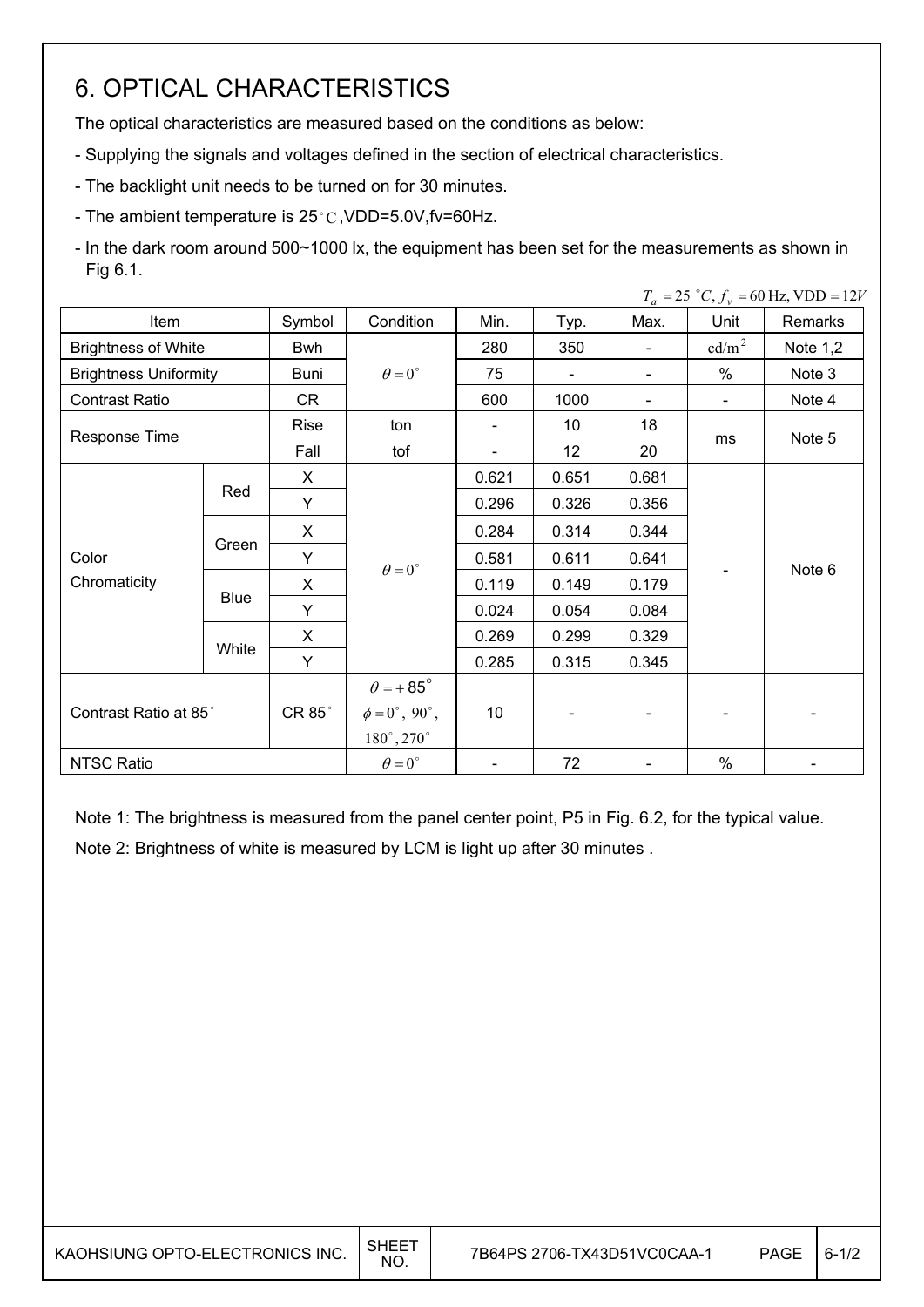Note 3: The brightness uniformity is calculated by the equation as below:

Brightness uniformity =  $\frac{\textsf{Min.} \textsf{Brightness}}{\textsf{Max.} \textsf{Brightness}}$  × 100%

, which is based on the brightness values of the 9 points measured by CS-1000A as shown in Fig. 6.2.



Note 4: The Contrast Ratio is measured from the center point of the panel, P5, and defined as the following equation:



Note 5: The definition of response time is shown in Fig. 6.3. The rising time is the period from 10% brightness to 90% brightness when the data is from black to white. Oppositely, Falling time is the period from 90% brightness rising to 10% brightness.



Fig 6.3

Note 6: The color chromaticity is measured from the center point of the panel, P5, as shown in Fig. 6.2.

| KAOHSIUNG OPTO-ELECTRONICS INC. | SHEE <sup>-</sup><br><b>NO</b> | 7B64PS 2706-TX43D51VC0CAA-1 | PAGE | $6 - 2/2$ |
|---------------------------------|--------------------------------|-----------------------------|------|-----------|
|---------------------------------|--------------------------------|-----------------------------|------|-----------|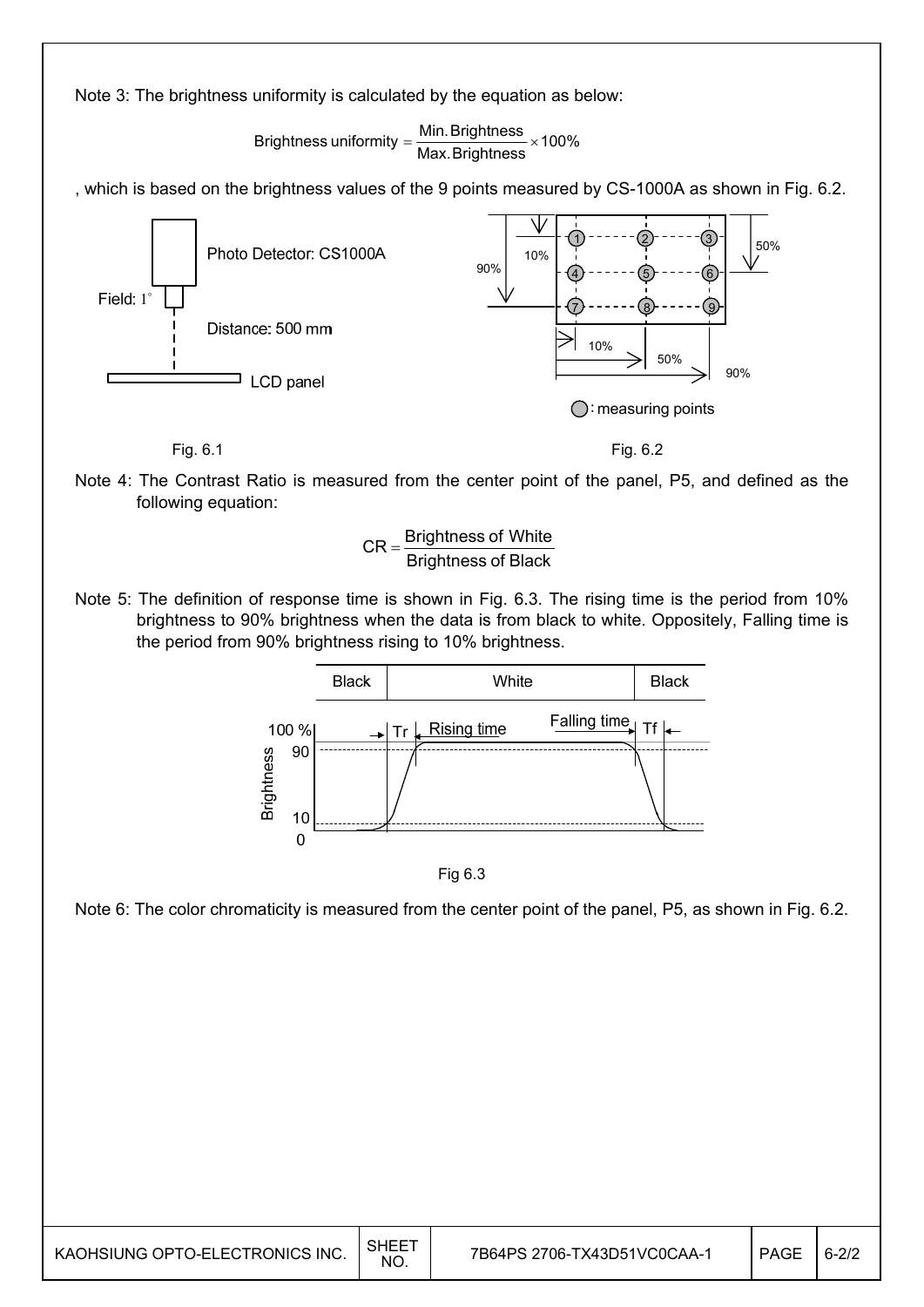## 7. BLOCK DIAGRAM

#### 7.1 TFT Module

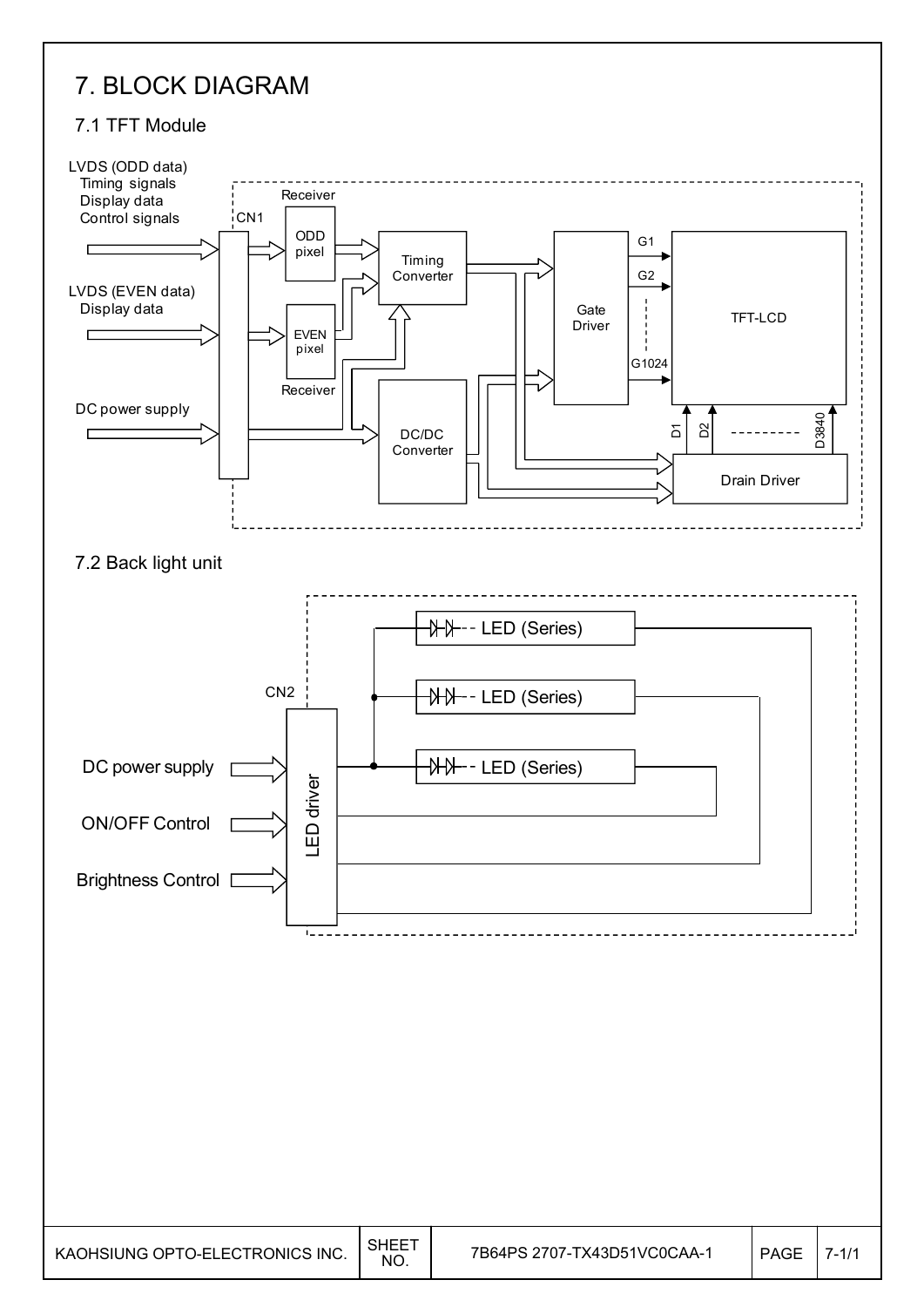# 8. INTERFACE PIN ASSIGNMENT

## 8.1 TFT-LCD MODULE

The display interface connector (CN1) is MDF76GW-30S-1H(55):

#### (Matching connector: JAE FI-X30H or FI-X30M)

| Pin No.          | Symbol     | Function             | <b>Note</b> |
|------------------|------------|----------------------|-------------|
| 1                | RAIN0-     |                      |             |
| $\overline{2}$   | RAIN0+     | ODD pixel data       | 2)          |
| $\mathbf{3}$     | RAIN1-     |                      |             |
| $\overline{4}$   | RAIN1+     | ODD pixel data       | 2)          |
| $\overline{5}$   | RAIN2-     |                      |             |
| $\,6$            | RAIN2+     | ODD pixel data       | 2)          |
| $\boldsymbol{7}$ | <b>VSS</b> | GND (0V)             | 1)          |
| 8                | RACLKIN-   |                      |             |
| $\boldsymbol{9}$ | RACLKIN+   | ODD pixel clock      | 2)          |
| 10               | RAIN3-     |                      |             |
| 11               | RAIN3+     | ODD pixel data       | 2)          |
| 12               | RBIN0-     |                      | 2)          |
| 13               | RBIN0+     | EVEN pixel data      | 2)          |
| 14               | <b>VSS</b> | GND (0V)             | 1)          |
| 15               | RBIN1-     |                      |             |
| 16               | RBIN1+     | EVEN pixel data      | 2)          |
| 17               | <b>VSS</b> | GND (0V)             | 1)          |
| 18               | RBIN2-     |                      |             |
| 19               | RBIN2+     | EVEN pixel data      | 2)          |
| 20               | RBCLKIN-   |                      |             |
| 21               | RBCLKIN+   | EVEN pixel clock     | 2)          |
| 22               | RBIN3-     |                      |             |
| 23               | RBIN3+     | EVEN pixel data      | 2)          |
| 24               | <b>VSS</b> | GND (0V)             | 1)          |
| 25               | <b>NC</b>  | No Connection        | 3)          |
| 26               | DE         | No Connection        | 3)          |
| 27               | NC         | No Connection        | 3)          |
| 28               | <b>VDD</b> |                      |             |
| 29               | <b>VDD</b> | Power Supply (+5.0V) | 4)          |
| 30               | <b>VDD</b> |                      |             |

Notes 1) All Vss pins should be grounded.

2) RnINm+ and RnINm– (n=A,B m=0,1,2,3) should be wired by twist-pairs

or side-by-side FPC patterns, respectively.

3) Please keep open.

4) All VDD pins should be connected to +5.0 V (typ.).

5) Pin assignment is as follows.

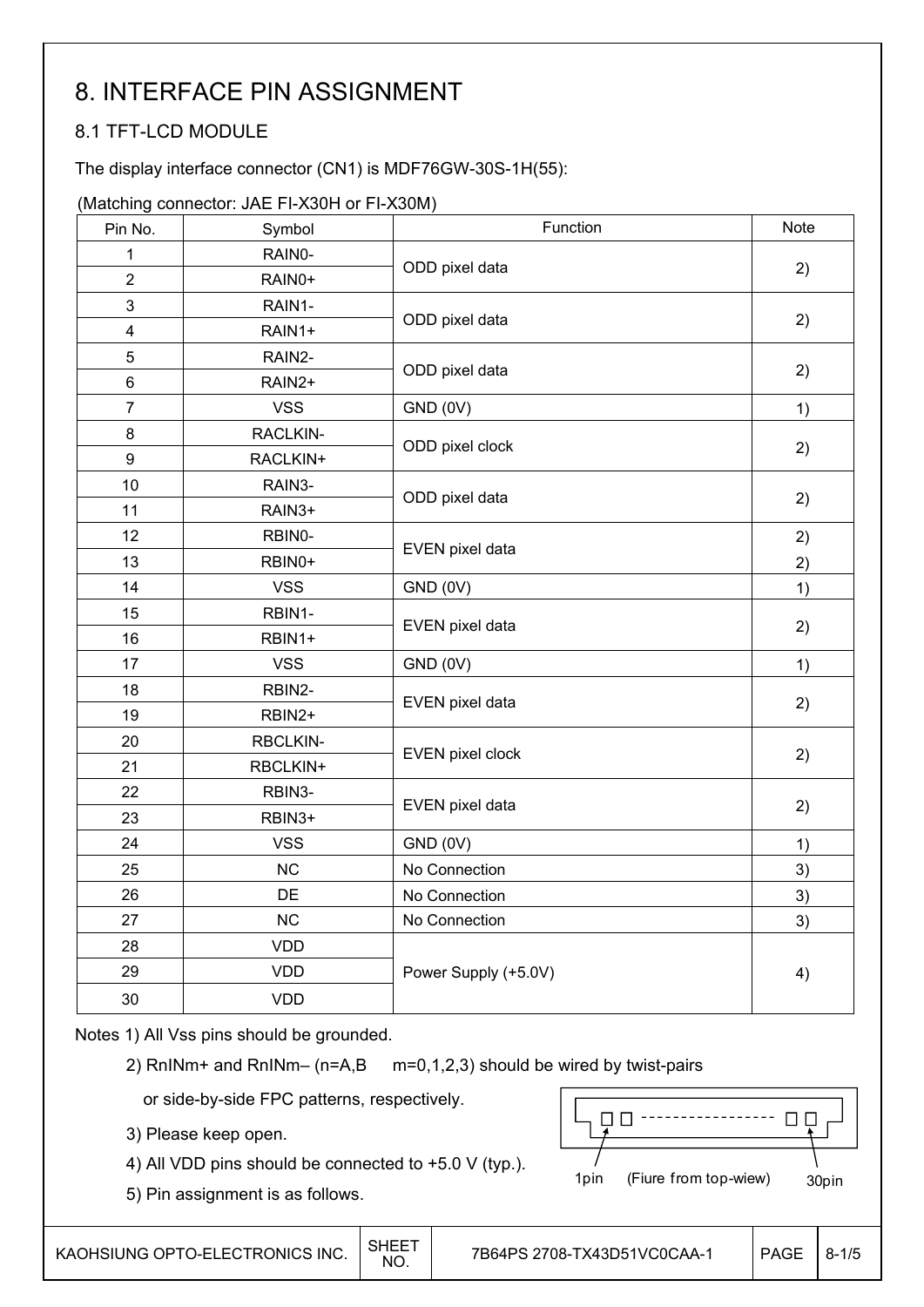## 8.2 BACK-LIGHT UNIT

#### CN2 : TARNG YU Enterprise: TU2001WNR-12S

(Matching connector : JST PHR-12 or TARNG YU Enterprise TU2001HNO-12)

| Pin No.         | Symbol     | Description                            | <b>Note</b> |
|-----------------|------------|----------------------------------------|-------------|
|                 | <b>VIN</b> |                                        |             |
| 2               | <b>VIN</b> |                                        |             |
| 3               | <b>VIN</b> | Power Supply (typ. 12.0V)              | 1)          |
| 4               | <b>VIN</b> |                                        |             |
| 5               | ON/OFF     | High: Backlight ON, Low: Backlight OFF | 4)          |
| 6               | <b>VSS</b> |                                        |             |
| 7               | <b>VSS</b> | GND (0V)                               | 2)          |
| 8               | <b>VBC</b> | <b>Brightness Control Signal</b>       | (5), 6)     |
| 9               | <b>PWM</b> | PWM Dimming Signal                     | 3,6)        |
| 10              | <b>NC</b>  | <b>NC</b>                              |             |
| 11              | <b>VSS</b> |                                        |             |
| 12 <sup>2</sup> | <b>VSS</b> | GND (0V)                               | 2)          |

**Notes** 

1) VIN pins should be connected to +12.0V (Typ.).

2) VSS pins should be grounded. The metal bezel is internally connected to GND.

3) High level:2.5~5.0V, Low level:0~0.9V

4) High level:2.5~5.0V, Low level:0~0.5V

5) Input Voltage : 1.0 ~ 3.6V DC(Recommend this Pin function just for testing only)

6) These signals can't input at the same time.(Please to be set open that do not use of pin)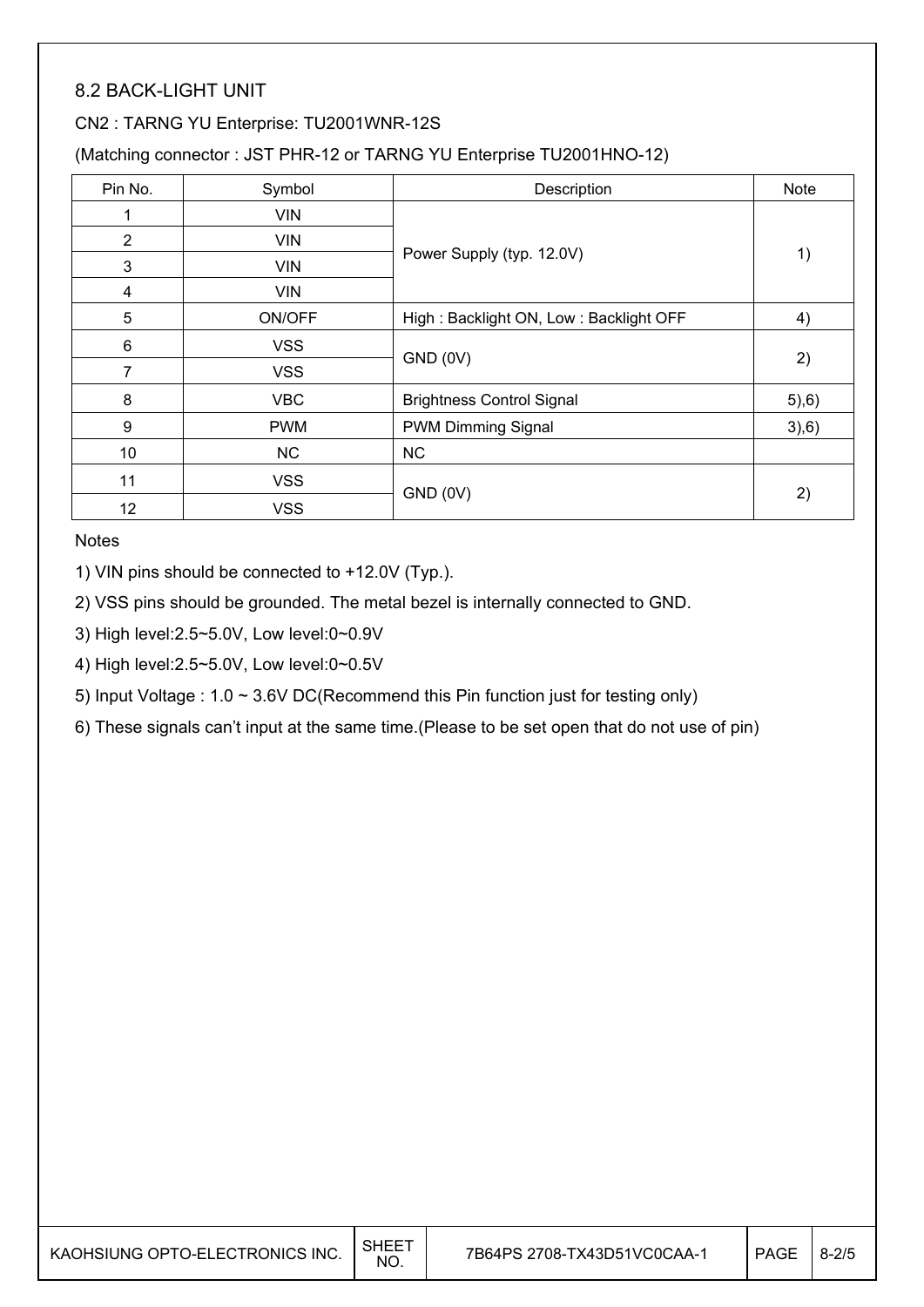## 8.3 BLOCK DIAGRAM OF INTERFACE



Notes 1) RSVD (reserved) pins on a transmitter should be connected with Vss.

- 2) The system must have a LVDS transmitter to drive a module.
	- Moreover, each channel must have a DTMG signal.
- 3) The impedance of LVDS cable should be 50 ohms per a signal line or about 100 ohms per a twist-pair line when it is used differentially.

| KAOHSIUNG OPTO-ELECTRONICS INC. | SHEET<br>NO. | 7B64PS 2708-TX43D51VC0CAA-1 | PAGE | $^{\prime}$ 8-3/5 |
|---------------------------------|--------------|-----------------------------|------|-------------------|
|---------------------------------|--------------|-----------------------------|------|-------------------|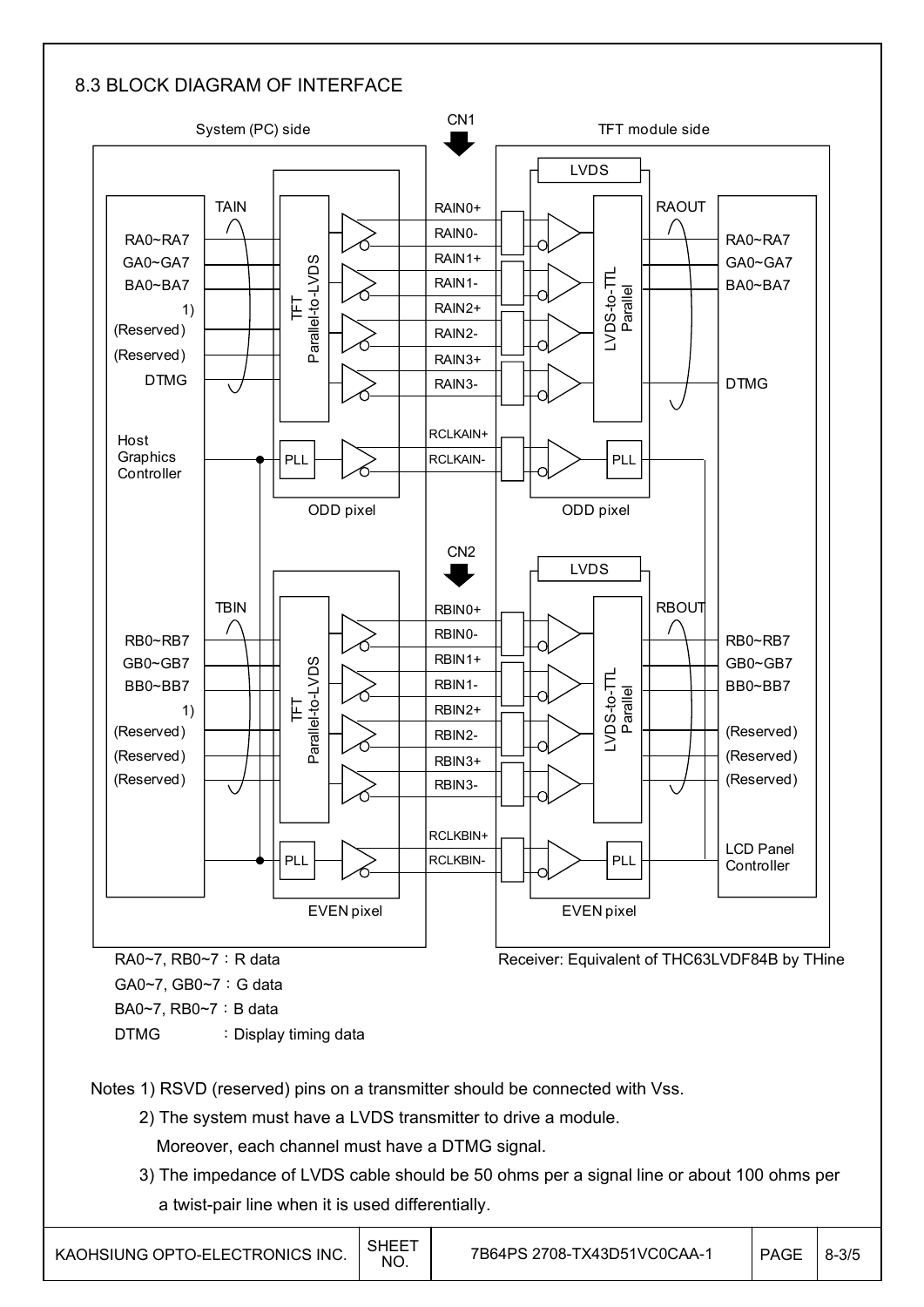### 8.4 LVDS INTERFACE

|                           | <b>8bit Digital</b> |                                                                                                                                                                                       |
|---------------------------|---------------------|---------------------------------------------------------------------------------------------------------------------------------------------------------------------------------------|
|                           | RACLK IN +/-        |                                                                                                                                                                                       |
|                           | $RAin3+/$           | Rx <sub>6</sub><br>Rx <sub>5</sub><br>Rx4<br>Rx3<br>Rx <sub>2</sub><br>Rx1<br>Rx0<br>GO7<br>GO <sub>6</sub><br>RO <sub>6</sub><br>BO <sub>7</sub><br>BO <sub>6</sub><br>RO7<br>No use |
|                           | RAin2+/-            | <b>DTMG</b><br>(VS)<br>(HS)<br>BE <sub>5</sub><br>BE4<br>BE3<br>BE <sub>2</sub>                                                                                                       |
| ODD Data<br>[7:0]         | $RA$ in 1+/-        | GO <sub>3</sub><br>BO <sub>0</sub><br>GO <sub>5</sub><br>GO <sub>4</sub><br>GO <sub>2</sub><br>GO <sub>1</sub><br>BE <sub>1</sub>                                                     |
|                           | $RAin0+/-$          | GE <sub>0</sub><br>RO <sub>5</sub><br>RO <sub>4</sub><br>RO <sub>3</sub><br>RO <sub>2</sub><br>RO <sub>1</sub><br>RO <sub>0</sub>                                                     |
|                           | RBCLK IN +/-        |                                                                                                                                                                                       |
|                           | $RBin3+/$           | Rx <sub>6</sub><br>Rx <sub>5</sub><br>Rx4<br>Rx3<br>Rx <sub>2</sub><br>Rx1<br>Rx0<br>GE <sub>6</sub><br>BE7<br>BE <sub>6</sub><br>GE7<br>RE7<br>RE <sub>6</sub><br>No use             |
|                           | $RBin2+/-$          | (VS)<br>(HS)<br>BO <sub>5</sub><br>BO <sub>4</sub><br>BO <sub>3</sub><br><b>DTMG</b><br>BO <sub>2</sub>                                                                               |
| <b>EVEN Data</b><br>[7:0] | $RBin1+/-$          | GE <sub>5</sub><br>GE4<br>GE3<br>GE <sub>2</sub><br>GE1<br>BE <sub>1</sub><br>BE <sub>0</sub>                                                                                         |
|                           | $RBin0+/-$          | RE <sub>5</sub><br>RE <sub>2</sub><br>GE0<br>RE4<br>RE3<br>RE1<br>RE <sub>0</sub>                                                                                                     |
|                           |                     |                                                                                                                                                                                       |

**8 bit x 3 LVDS Interface Format**

| KAOHSIUNG OPTO-ELECTRONICS INC. | SHEET<br>NO. | 7B64PS 2708-TX43D51VC0CAA-1 | <b>PAGE</b> | $8 - 4/5$ |
|---------------------------------|--------------|-----------------------------|-------------|-----------|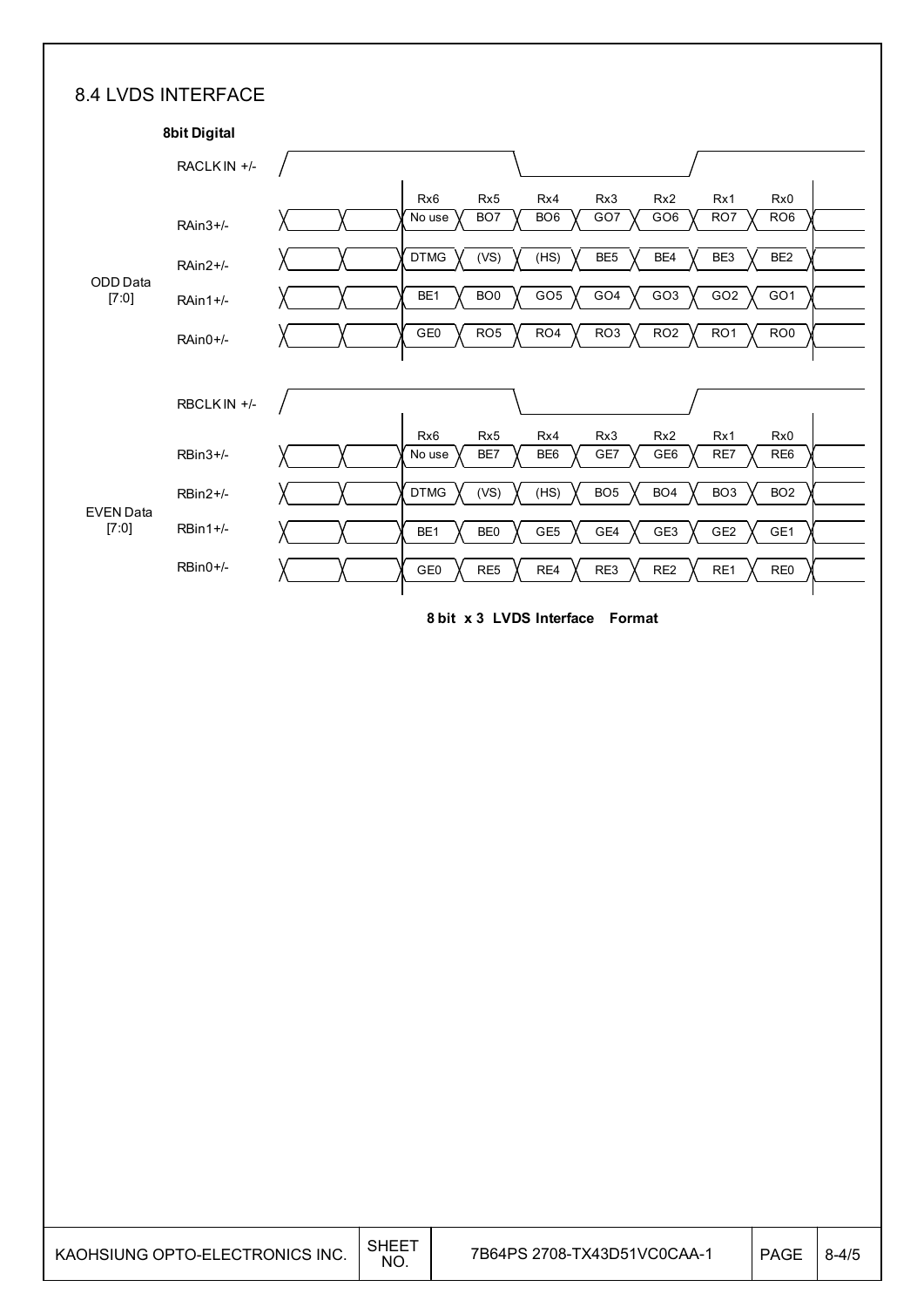## 8.5 CORRESPONDENCE BETWEEN INPUT DATA AND DISPLAY IMAGE

|           | (1,1) |           |           | (1,2)     |    |
|-----------|-------|-----------|-----------|-----------|----|
| <b>RA</b> | GA    | <b>BA</b> | <b>RB</b> | <b>GB</b> | ВB |
|           |       | ÷         |           |           |    |

| ODD pixel: RA0~RA7: R data  |
|-----------------------------|
| GA0~GA7: G data             |
| BA0~BA7: B data             |
| EVEN pixel: RB0~RB7: R data |
| GB0~GB7: G data             |
| BB0~BB7: B data             |

 $1,1$  |  $1,2$  |  $1,3$  |  $\ldots$   $\ldots$   $\ldots$   $\ldots$   $\ldots$   $\ldots$   $\ldots$   $\ldots$   $\ldots$   $\ldots$   $\ldots$   $\ldots$   $\ldots$   $\ldots$   $\ldots$   $\ldots$   $\ldots$   $\ldots$   $\ldots$   $\ldots$   $\ldots$   $\ldots$   $\ldots$   $\ldots$   $\ldots$   $\ldots$   $\ldots$   $\ldots$   $\ldots$   $\ldots$   $\ldots$   $\ldots$   $\ldots$  $2,1$  |  $2,2$  |  $2,3$  |  $\cdots$   $2,1280$  $3,1$   $3,2$   $3,3$   $\ldots$   $3,1280$ ɃɃɃɃɃɃɃ ɃɃɃɃɃɃɃ ɃɃɃɃɃɃɃ ɃɃɃɃɃɃɃ 1024,1 1024,2 1024,3 ɃɃɃɃɃɃɃɃɃɃɃɃ 1024,1280



| KAOHSIUNG OPTO-ELECTRONICS INC. | <b>SHEET</b> | 7B64PS 2 |
|---------------------------------|--------------|----------|
|---------------------------------|--------------|----------|

T

Τ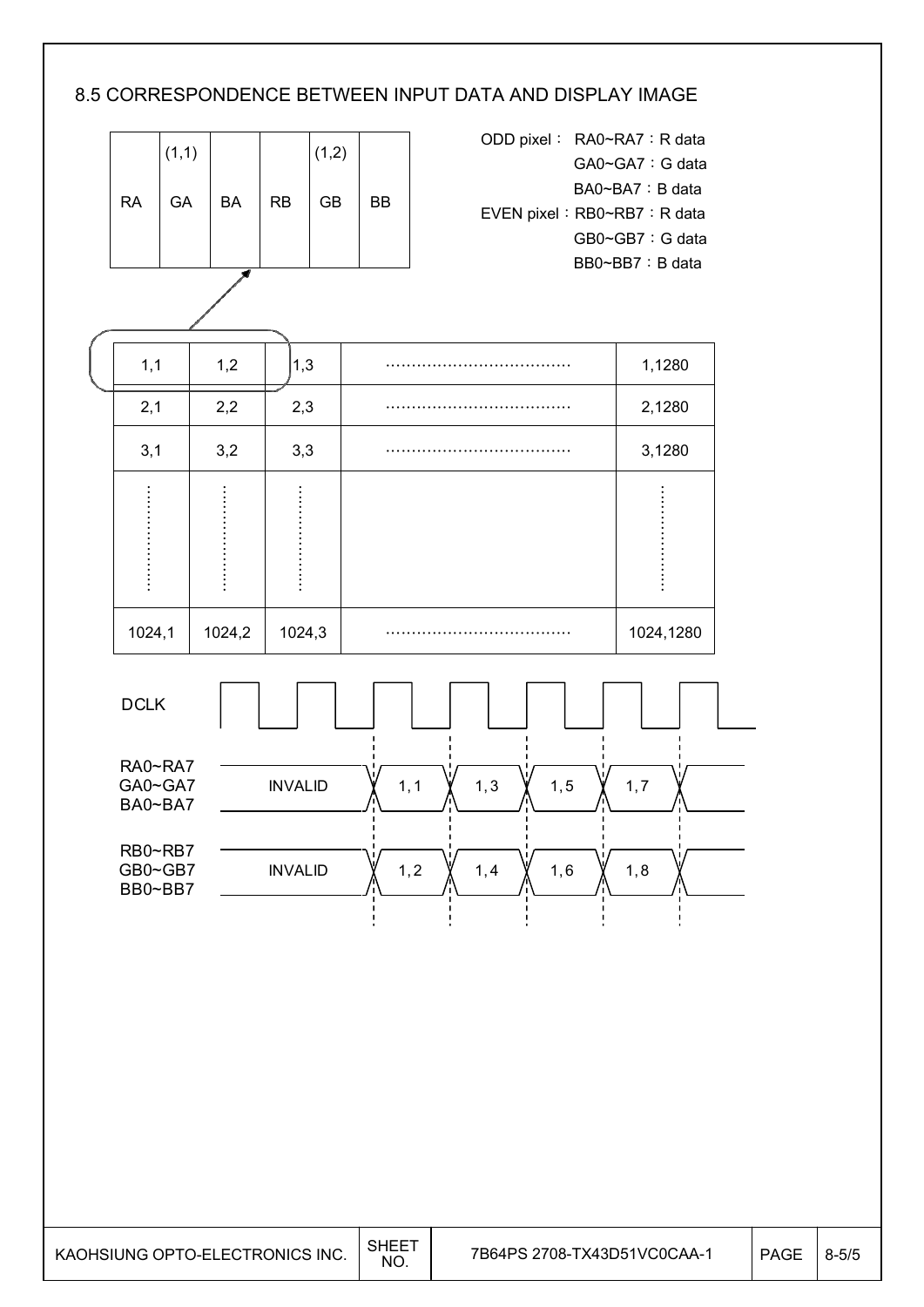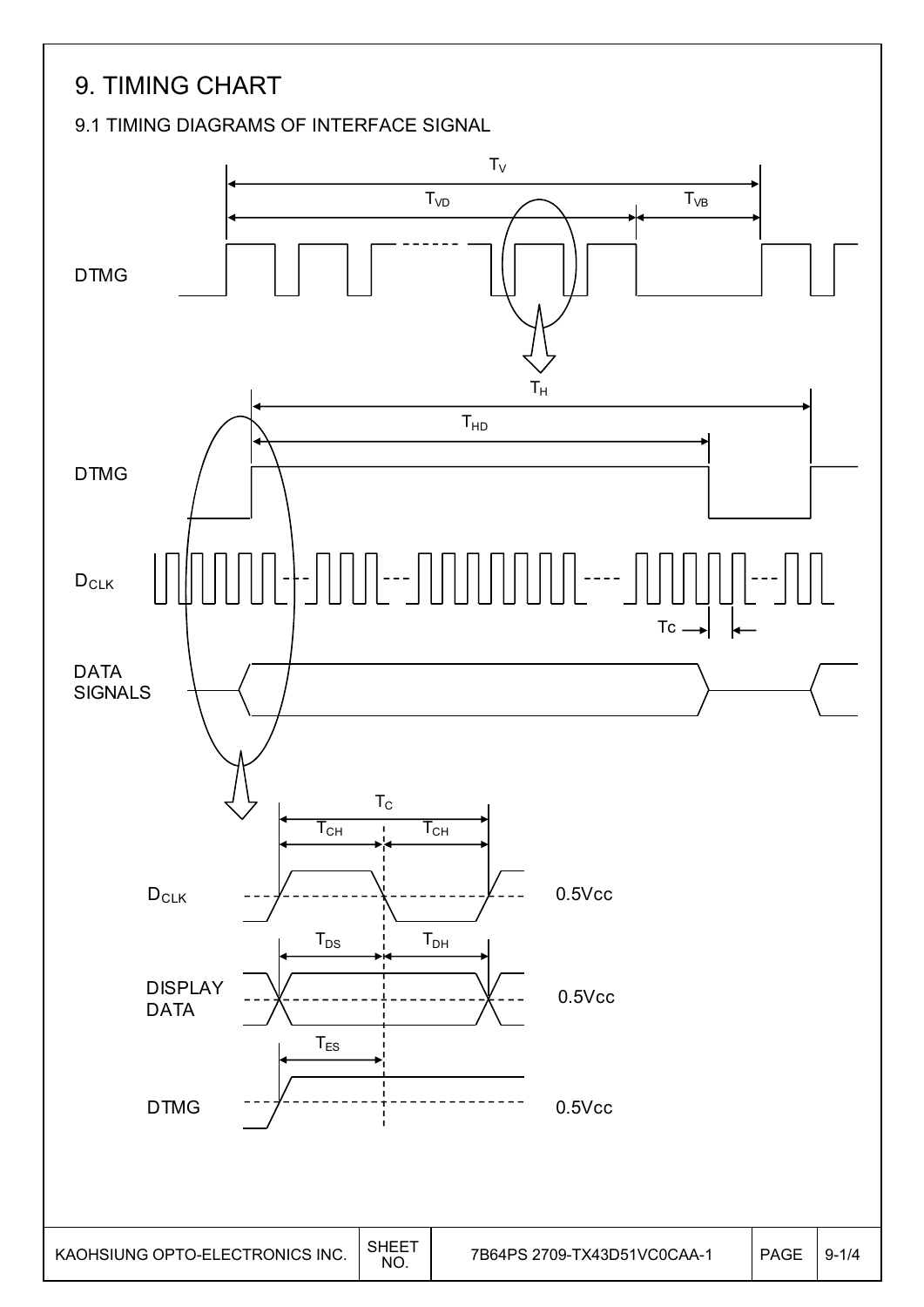## 9.2 TIMING PARAMETERS

| Signal                                   | Item                            | Symbol          | Min.  | Typ.                     | Max.    | Unit       | <b>Note</b> |
|------------------------------------------|---------------------------------|-----------------|-------|--------------------------|---------|------------|-------------|
|                                          | Frequency                       | $1/T_C$         | 40    |                          | 67.5    | <b>MHz</b> |             |
| <b>DCLK</b>                              | <b>High Time</b>                | $t_{CH}$        | 4     | $\overline{\phantom{a}}$ |         | nsec       |             |
|                                          | Low Time                        | $t_{CL}$        | 4     |                          |         | nsec       |             |
|                                          | Setup Time                      | $t_{DS}$        | 4     | $\overline{\phantom{a}}$ |         | nsec       |             |
| Data                                     | Hold Time                       | $t_{\text{DH}}$ | 4     | $\overline{\phantom{a}}$ |         | nsec       |             |
| Data Enable                              | Setup Time                      | $t_{ES}$        | 4     |                          | -       | nsec       |             |
|                                          |                                 |                 | 13.1  | 16.7                     | (17.5)  | msec       |             |
| Frame Frequency                          | Cycle                           | $t_{\vee}$      | 1,027 | 1,066                    | (1,270) | lines      |             |
|                                          | <b>Display Period</b>           | $t_{VD}$        | 1,024 | 1,024                    | 1,024   | lines      |             |
| <b>Vertical Active</b><br>Display Term   | <b>Vertical Blank</b><br>Period | $t_{VB}$        | 3     |                          |         | lines      |             |
| One Line<br><b>Scanning Time</b>         | Cycle                           | $t_H$           | 812   | $\blacksquare$           | (1,080) | clocks     |             |
| <b>Horizontal Active</b><br>Display Term | <b>Display Period</b>           | $t_{HD}$        | 640   | 640                      | 640     | clocks     |             |

Dimensions in parentheses are reference value.

| KAOHSIUNG OPTO-ELECTRONICS INC. | SHEE <sup>-</sup><br><b>NO</b> | 7B64PS 2709-TX43D51VC0CAA-1 | <b>PAGE</b> | $9 - 2/4$ |
|---------------------------------|--------------------------------|-----------------------------|-------------|-----------|
|---------------------------------|--------------------------------|-----------------------------|-------------|-----------|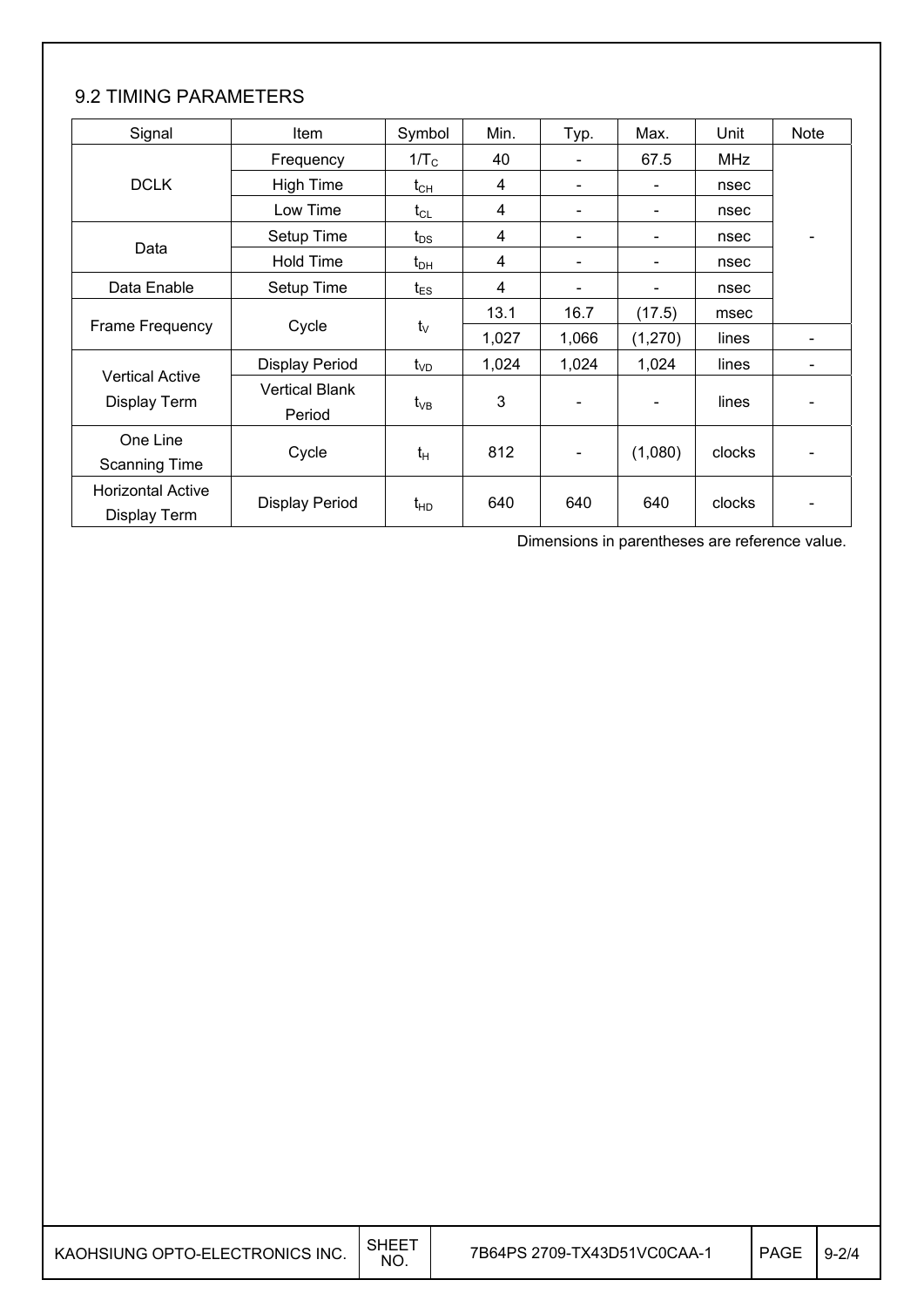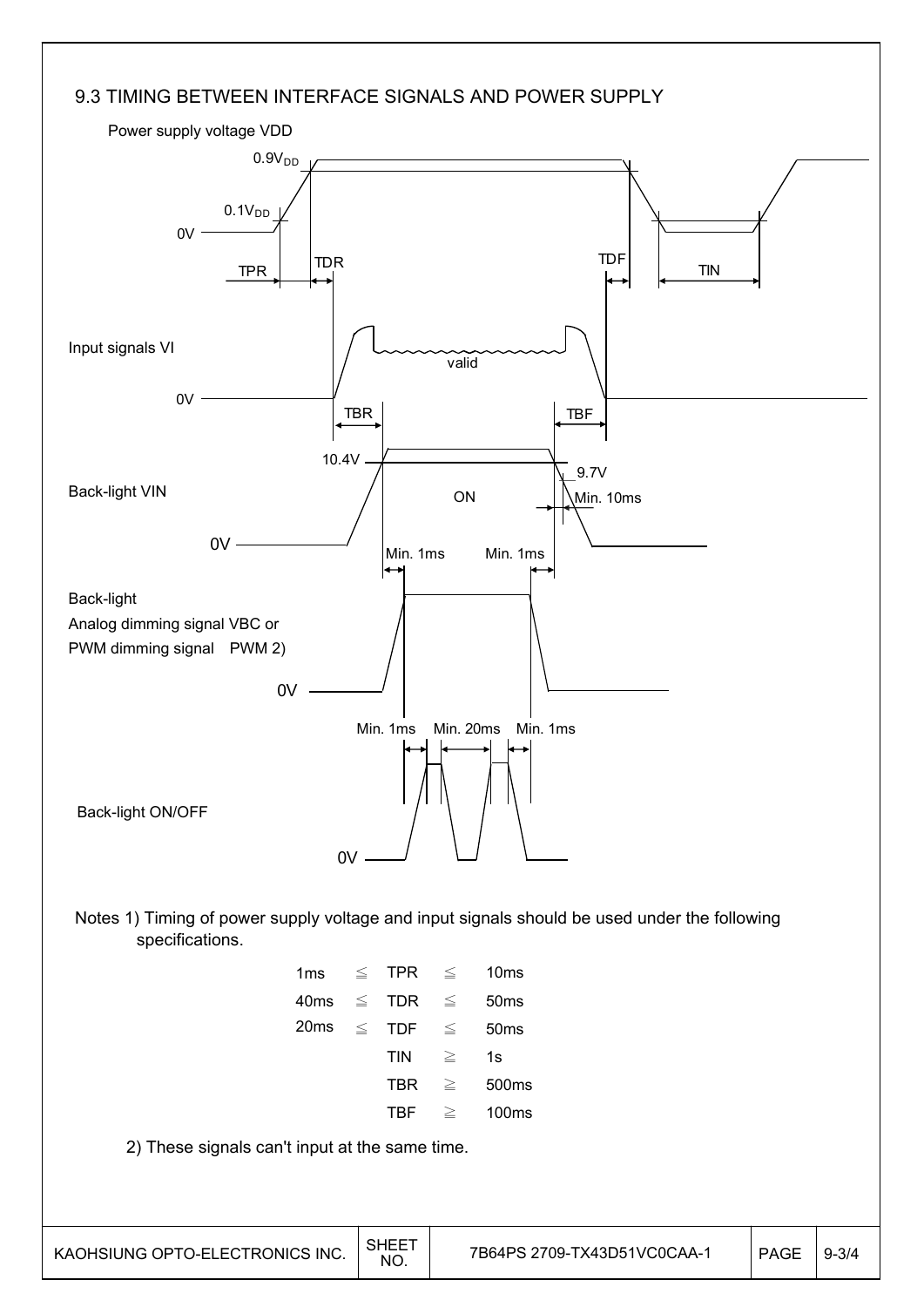## 9.4 DATA INPUT for DISPLAY COLOR

|       | Input deta<br>R data |                |                  |                                               |                | G data           |              |                  |                |                         |                | B data           |                |                                 |                  |                |                  |                  |                       |                  |                  |                  |                  |                  |                                                        |
|-------|----------------------|----------------|------------------|-----------------------------------------------|----------------|------------------|--------------|------------------|----------------|-------------------------|----------------|------------------|----------------|---------------------------------|------------------|----------------|------------------|------------------|-----------------------|------------------|------------------|------------------|------------------|------------------|--------------------------------------------------------|
|       |                      |                |                  | $RA7 RA6 RA5 RA4 RA3 RA2 RA1 RA0 GA7 GA6 GA5$ |                |                  |              |                  |                |                         |                |                  |                |                                 |                  |                |                  |                  |                       |                  |                  |                  |                  |                  | $ GA4 GA3 GA2 GA1 GA0 BA7 BA6 BA5 BA4 BA3 BA2 BA1 BA0$ |
|       |                      |                |                  | RB7 RB6 RB5 RB4 RB3 RB2 RB1 RB0               |                |                  |              |                  |                |                         |                |                  |                | GB7 GB6 GB5 GB4 GB3 GB2 GB1 GB0 |                  |                |                  |                  | BB7BB6BB5BB4BB3BB2BB1 |                  |                  |                  |                  |                  | BB0                                                    |
| Color |                      | <b>MSB</b>     |                  |                                               |                |                  |              |                  | <b>LSB</b> MSB |                         |                |                  |                |                                 |                  |                |                  | LSB MSB          |                       |                  |                  |                  |                  |                  | LSB                                                    |
|       | Black                | $\mathbf{0}$   | $\mathbf{0}$     | 0                                             | 0              | $\mathbf{0}$     | $\mathbf{0}$ | $\mathbf{0}$     | $\mathbf{0}$   | $\mathbf{0}$            | $\overline{0}$ | $\overline{0}$   | $\overline{0}$ | $\overline{0}$                  | $\overline{0}$   | $\overline{0}$ | $\overline{0}$   | $\mathbf{0}$     | 0                     | $\mathbf{0}$     | $\boldsymbol{0}$ | $\boldsymbol{0}$ | $\boldsymbol{0}$ | $\overline{0}$   | $\mathbf{0}$                                           |
|       | Red (255)            | 1              | $\mathbf{1}$     | $\mathbf{1}$                                  | $\mathbf{1}$   | $\mathbf{1}$     | 1            | $\mathbf{1}$     | $\mathbf{1}$   | $\mathbf{0}$            | $\mathbf{0}$   | $\boldsymbol{0}$ | $\overline{0}$ | $\mathbf{0}$                    | $\mathbf{0}$     | $\mathbf{0}$   | $\boldsymbol{0}$ | $\boldsymbol{0}$ | $\mathbf{0}$          | $\boldsymbol{0}$ | $\boldsymbol{0}$ | $\boldsymbol{0}$ | $\boldsymbol{0}$ | $\boldsymbol{0}$ | $\boldsymbol{0}$                                       |
|       | Green (255)          | $\mathbf{0}$   | $\overline{0}$   | $\overline{0}$                                | $\mathbf{0}$   | $\mathbf{0}$     | $\mathbf{0}$ | $\overline{0}$   | $\overline{0}$ | $\mathbf{1}$            | $\mathbf{1}$   | $\mathbf{1}$     | $\mathbf{1}$   | $\mathbf 1$                     | $\mathbf{1}$     | $\mathbf{1}$   | $\mathbf{1}$     | $\mathbf{0}$     | $\overline{0}$        | $\boldsymbol{0}$ | $\boldsymbol{0}$ | $\boldsymbol{0}$ | $\boldsymbol{0}$ | $\boldsymbol{0}$ | $\boldsymbol{0}$                                       |
| Basic | Blue (255)           | $\mathbf{0}$   | $\overline{0}$   | $\overline{0}$                                | $\overline{0}$ | $\mathbf{0}$     | $\mathbf{0}$ | $\mathbf{0}$     | $\overline{0}$ | $\mathbf{0}$            | $\overline{0}$ | $\mathbf{0}$     | $\overline{0}$ | $\mathbf{0}$                    | $\mathbf{0}$     | $\mathbf{0}$   | $\overline{0}$   | $\mathbf{1}$     | $\mathbf{1}$          | $\mathbf{1}$     | $\mathbf{1}$     | $\mathbf{1}$     | $\mathbf{1}$     | $\mathbf{1}$     | $\mathbf{1}$                                           |
| Color | Cyan                 | $\mathbf{0}$   | $\mathbf{0}$     | $\theta$                                      | $\overline{0}$ | $\mathbf{0}$     | $\mathbf{0}$ | $\mathbf{0}$     | $\mathbf{0}$   | $\mathbf{1}$            | $\mathbf{1}$   | $\mathbf{1}$     | $\mathbf{1}$   | $\mathbf{1}$                    | $\mathbf{1}$     | $\mathbf{1}$   | $\mathbf{1}$     | $\mathbf{1}$     | $\mathbf{1}$          | $\mathbf{1}$     | $\mathbf{1}$     | $\mathbf{1}$     | $\mathbf{1}$     | $\mathbf{1}$     | $\mathbf{1}$                                           |
|       | Magenta              | $\mathbf{1}$   | $\mathbf{1}$     | $\mathbf{1}$                                  | $\mathbf{1}$   | $\mathbf{1}$     | $\mathbf{1}$ | $\mathbf{1}$     | $\mathbf{1}$   | $\mathbf{0}$            | $\overline{0}$ | $\mathbf{0}$     | $\overline{0}$ | $\overline{0}$                  | $\mathbf{0}$     | $\mathbf{0}$   | $\boldsymbol{0}$ | $\mathbf{1}$     | $\mathbf{1}$          | $\mathbf{1}$     | $\mathbf{1}$     | $\mathbf{1}$     | $\mathbf{1}$     | $\,1\,$          | $\mathbf{1}$                                           |
|       | Yellow               | $\mathbf{1}$   | $\mathbf{1}$     | $\mathbf{1}$                                  | $\mathbf{1}$   | $\mathbf{1}$     | $\mathbf{1}$ | $\mathbf{1}$     | $\mathbf{1}$   | $\mathbf{1}$            | 1              | $\mathbf{1}$     | $\mathbf{1}$   | $\mathbf{1}$                    | $\mathbf{1}$     | $\mathbf{1}$   | $\mathbf{1}$     | $\boldsymbol{0}$ | 0                     | $\mathbf{0}$     | $\boldsymbol{0}$ | $\mathbf{0}$     | $\boldsymbol{0}$ | $\boldsymbol{0}$ | $\mathbf{0}$                                           |
|       | White                | $\mathbf{1}$   | $\mathbf{1}$     | $\mathbf{1}$                                  | $\mathbf{1}$   | $\mathbf{1}$     | $\mathbf{1}$ | $\mathbf{1}$     | $\mathbf{1}$   | $\mathbf{1}$            | $\mathbf{1}$   | $\mathbf{1}$     | $\mathbf{1}$   | $\mathbf{1}$                    | $\mathbf{1}$     | $\mathbf{1}$   | $\mathbf{1}$     | $\mathbf{1}$     | $\mathbf{1}$          | $\mathbf{1}$     | $\mathbf{1}$     | $\mathbf{1}$     | $\mathbf{1}$     | $\mathbf{1}$     | $\mathbf{1}$                                           |
|       | Black                | $\overline{0}$ | $\mathbf{0}$     | $\mathbf{0}$                                  | 0              | $\overline{0}$   | $\mathbf{0}$ | $\overline{0}$   | $\overline{0}$ | $\overline{0}$          | $\overline{0}$ | $\overline{0}$   | $\overline{0}$ | $\overline{0}$                  | $\overline{0}$   | $\overline{0}$ | $\mathbf{0}$     | $\mathbf{0}$     | $\overline{0}$        | $\mathbf{0}$     | $\mathbf{0}$     | $\mathbf{0}$     | $\overline{0}$   | $\mathbf{0}$     | $\overline{0}$                                         |
|       | Red(1)               | $\mathbf{0}$   | $\mathbf{0}$     | $\boldsymbol{0}$                              | $\overline{0}$ | $\mathbf{0}$     | $\mathbf{0}$ | $\mathbf{0}$     | $1\,$          | $\mathbf{0}$            | $\mathbf{0}$   | $\overline{0}$   | $\overline{0}$ | $\overline{0}$                  | $\overline{0}$   | $\overline{0}$ | $\overline{0}$   | $\overline{0}$   | $\overline{0}$        | $\mathbf{0}$     | $\overline{0}$   | $\overline{0}$   | $\mathbf{0}$     | $\mathbf{0}$     | $\boldsymbol{0}$                                       |
|       | Red(2)               | $\mathbf{0}$   | $\mathbf{0}$     | $\mathbf{0}$                                  | $\mathbf{0}$   | $\boldsymbol{0}$ | $\mathbf{0}$ | $\mathbf{1}$     | $\overline{0}$ | $\mathbf{0}$            | $\overline{0}$ | $\mathbf{0}$     | $\overline{0}$ | $\mathbf{0}$                    | $\mathbf{0}$     | $\mathbf{0}$   | $\boldsymbol{0}$ | $\overline{0}$   | $\mathbf{0}$          | $\mathbf{0}$     | $\boldsymbol{0}$ | $\boldsymbol{0}$ | $\boldsymbol{0}$ | $\mathbf{0}$     | $\boldsymbol{0}$                                       |
| Red   | ÷                    | $\vdots$       | ÷                | $\vdots$                                      | ÷              | ÷                |              | ÷                | ÷              | $\vdots$                | $\vdots$       | $\vdots$         | $\vdots$       | $\vdots$                        | $\vdots$         | $\vdots$       | ÷                | $\vdots$         | $\vdots$              | ÷                | ÷                | ÷                | ÷                |                  | Ŧ                                                      |
|       | $\ddot{\cdot}$       | $\vdots$       | ÷                | $\vdots$                                      | $\vdots$       | ÷                |              | ÷                | ÷              | $\vdots$                | ÷              | $\vdots$         | ÷              | ÷                               | ÷                | ÷              | ÷                | ÷                | ÷                     | ÷                | ÷                | ÷                | ÷                | ÷                | ÷                                                      |
|       | Red (254)            | $\mathbf{1}$   | $\mathbf{1}$     | $\mathbf{1}$                                  | $\mathbf{1}$   | $\mathbf{1}$     | $\mathbf{1}$ | $\mathbf{1}$     | $\mathbf{0}$   | $\mathbf{0}$            | $\overline{0}$ | $\mathbf{0}$     | $\overline{0}$ | $\overline{0}$                  | $\mathbf{0}$     | $\mathbf{0}$   | $\overline{0}$   | $\mathbf{0}$     | $\overline{0}$        | $\mathbf{0}$     | $\overline{0}$   | $\mathbf{0}$     | $\mathbf{0}$     | $\theta$         | $\mathbf{0}$                                           |
|       | Red (255)            | $\mathbf{1}$   | $\mathbf{1}$     | $\mathbf{1}$                                  | $\mathbf{1}$   | $\mathbf{1}$     | 1            | 1                | $\mathbf{1}$   | $\mathbf{0}$            | $\overline{0}$ | $\mathbf{0}$     | $\overline{0}$ | $\mathbf{0}$                    | $\boldsymbol{0}$ | $\mathbf{0}$   | $\boldsymbol{0}$ | $\mathbf{0}$     | $\mathbf{0}$          | $\boldsymbol{0}$ | $\boldsymbol{0}$ | $\boldsymbol{0}$ | $\mathbf{0}$     | $\mathbf{0}$     | $\boldsymbol{0}$                                       |
|       | Black                | $\mathbf{0}$   | $\boldsymbol{0}$ | $\boldsymbol{0}$                              | 0              | $\boldsymbol{0}$ | $\mathbf{0}$ | $\boldsymbol{0}$ | $\overline{0}$ | $\mathbf{0}$            | $\mathbf{0}$   | $\mathbf{0}$     | $\mathbf{0}$   | $\mathbf{0}$                    | $\mathbf{0}$     | $\mathbf{0}$   | $\boldsymbol{0}$ | $\boldsymbol{0}$ | $\mathbf{0}$          | $\boldsymbol{0}$ | $\boldsymbol{0}$ | $\boldsymbol{0}$ | $\mathbf{0}$     | $\boldsymbol{0}$ | $\boldsymbol{0}$                                       |
|       | Green (1)            | $\Omega$       | $\overline{0}$   | $\overline{0}$                                | $\overline{0}$ | $\mathbf{0}$     | $\mathbf{0}$ | $\mathbf{0}$     | $\overline{0}$ | $\Omega$                | $\overline{0}$ | $\mathbf{0}$     | $\overline{0}$ | $\overline{0}$                  | $\mathbf{0}$     | $\overline{0}$ | $\mathbf{1}$     | $\Omega$         | $\overline{0}$        | $\mathbf{0}$     | $\mathbf{0}$     | $\overline{0}$   | $\mathbf{0}$     | $\mathbf{0}$     | $\boldsymbol{0}$                                       |
|       | Green $(2)$          | $\mathbf{0}$   | $\boldsymbol{0}$ | $\boldsymbol{0}$                              | $\mathbf{0}$   | $\boldsymbol{0}$ | $\mathbf{0}$ | $\boldsymbol{0}$ | $\mathbf{0}$   | $\mathbf{0}$            | $\mathbf{0}$   | $\mathbf{0}$     | $\mathbf{0}$   | $\mathbf{0}$                    | $\mathbf{0}$     | $\mathbf{1}$   | $\boldsymbol{0}$ | $\boldsymbol{0}$ | $\mathbf{0}$          | $\mathbf{0}$     | $\boldsymbol{0}$ | $\boldsymbol{0}$ | $\mathbf{0}$     | $\boldsymbol{0}$ | $\boldsymbol{0}$                                       |
| Green | ÷                    | Ŧ              | ÷                | $\vdots$                                      | $\vdots$       | $\vdots$         |              | $\vdots$         | Ŧ              | $\overline{\mathbf{H}}$ | $\vdots$       | $\vdots$         | ÷              | $\vdots$                        | ÷                | $\vdots$       | ŧ.               | $\vdots$         | ÷                     | $\vdots$         | ÷                | $\vdots$         | ÷                | $\vdots$         | Ŧ                                                      |
|       | ÷                    | ÷              | $\vdots$         | ÷                                             | ÷              | ÷                |              | ÷                | ÷              | ÷                       | ÷              | ÷                | È.             | ÷                               | ÷                | ÷              | ŧ.               | ÷                | ÷                     | ÷                | ÷                | ÷                | ÷                | ÷                | Ŧ                                                      |
|       | Green $(254)$        | $\overline{0}$ | $\boldsymbol{0}$ | $\mathbf{0}$                                  | 0              | $\boldsymbol{0}$ | $\mathbf{0}$ | $\theta$         | $\overline{0}$ | $\mathbf{1}$            | 1              | $\mathbf{1}$     | $\mathbf{1}$   | $\mathbf{1}$                    | $\mathbf{1}$     | $\mathbf{1}$   | $\boldsymbol{0}$ | $\mathbf{0}$     | 0                     | $\mathbf{0}$     | $\boldsymbol{0}$ | $\mathbf{0}$     | $\boldsymbol{0}$ | $\overline{0}$   | $\mathbf{0}$                                           |
|       | Green (255)          | $\Omega$       | $\overline{0}$   | $\overline{0}$                                | $\overline{0}$ | $\mathbf{0}$     | $\mathbf{0}$ | $\theta$         | $\overline{0}$ | $\mathbf{1}$            | 1              | $\mathbf{1}$     | $\mathbf{1}$   | $\mathbf{1}$                    | $\mathbf{1}$     | 1              | $\mathbf{1}$     | $\mathbf{0}$     | $\overline{0}$        | $\mathbf{0}$     | $\mathbf{0}$     | $\mathbf{0}$     | $\overline{0}$   | $\overline{0}$   | $\boldsymbol{0}$                                       |
|       | Black                | $\mathbf{0}$   | $\boldsymbol{0}$ | $\mathbf{0}$                                  | 0              | $\boldsymbol{0}$ | $\mathbf{0}$ | $\mathbf{0}$     | $\mathbf{0}$   | $\boldsymbol{0}$        | $\mathbf{0}$   | $\boldsymbol{0}$ | $\overline{0}$ | $\mathbf{0}$                    | $\mathbf{0}$     | $\mathbf{0}$   | $\boldsymbol{0}$ | $\boldsymbol{0}$ | $\mathbf{0}$          | $\boldsymbol{0}$ | $\boldsymbol{0}$ | $\boldsymbol{0}$ | $\mathbf{0}$     | $\mathbf{0}$     | $\boldsymbol{0}$                                       |
|       | Blue $(1)$           | $\mathbf{0}$   | $\mathbf{0}$     | $\overline{0}$                                | $\overline{0}$ | $\overline{0}$   | $\mathbf{0}$ | $\mathbf{0}$     | $\overline{0}$ | $\overline{0}$          | $\mathbf{0}$   | $\overline{0}$   | $\overline{0}$ | $\overline{0}$                  | $\overline{0}$   | $\overline{0}$ | $\overline{0}$   | $\overline{0}$   | $\overline{0}$        | $\overline{0}$   | $\overline{0}$   | $\overline{0}$   | $\mathbf{0}$     | $\boldsymbol{0}$ | $\mathbf{1}$                                           |
|       | Blue (2)             | $\mathbf{0}$   | $\mathbf{0}$     | 0                                             | 0              | $\mathbf{0}$     | $\mathbf{0}$ | $\theta$         | $\mathbf{0}$   | $\overline{0}$          | $\mathbf{0}$   | $\theta$         | $\overline{0}$ | $\overline{0}$                  | $\mathbf{0}$     | $\overline{0}$ | $\mathbf{0}$     | $\mathbf{0}$     | $\overline{0}$        | $\mathbf{0}$     | $\mathbf{0}$     | $\mathbf{0}$     | $\boldsymbol{0}$ | 1                | $\boldsymbol{0}$                                       |
| Blue  | ÷                    | $\vdots$       | $\vdots$         | ÷                                             | $\vdots$       | $\vdots$         | ÷            | $\vdots$         | $\vdots$       | $\vdots$                | $\vdots$       | $\vdots$         | ÷              | $\vdots$                        | ÷                | $\vdots$       | ÷                | $\vdots$         | ÷                     | $\vdots$         | $\vdots$         | $\vdots$         | ÷                |                  | $\vdots$                                               |
|       | ÷                    | $\vdots$       | ÷                | $\vdots$                                      | $\vdots$       | ÷                | ÷            | ÷                | $\vdots$       | $\vdots$                | ÷              | $\vdots$         | ÷              | $\vdots$                        | ÷                | ÷              | ŧ.               | $\vdots$         | ÷                     | ÷                | ÷                | ÷                | ÷                | ÷                | ÷                                                      |
|       | Blue $(254)$         | $\mathbf{0}$   | $\mathbf{0}$     | $\overline{0}$                                | $\mathbf{0}$   | $\mathbf{0}$     | $\mathbf{0}$ | $\mathbf{0}$     | $\mathbf{0}$   | $\mathbf{0}$            | $\overline{0}$ | $\mathbf{0}$     | $\overline{0}$ | $\overline{0}$                  | $\mathbf{0}$     | $\mathbf{0}$   | $\overline{0}$   | $\mathbf{1}$     | $\mathbf{1}$          | $\mathbf{1}$     | $\mathbf{1}$     | $\mathbf{1}$     | $\mathbf{1}$     | $\mathbf{1}$     | $\mathbf{0}$                                           |
|       | Blue (255)           | $\Omega$       | $\mathbf{0}$     | $\overline{0}$                                | $\overline{0}$ | $\mathbf{0}$     | $\mathbf{0}$ | $\mathbf{0}$     | $\overline{0}$ | $\mathbf{0}$            | $\overline{0}$ | $\mathbf{0}$     | $\Omega$       | $\overline{0}$                  | $\overline{0}$   | $\overline{0}$ | $\overline{0}$   | $\mathbf{1}$     | $\mathbf{1}$          | $\mathbf{1}$     | $\mathbf{1}$     | $\mathbf{1}$     | $\mathbf{1}$     | $\mathbf{1}$     | $\mathbf{1}$                                           |

Notes 1) Definition of gray scale: Color (n)

n indicates gray scale level. Higher n means brighter level.

2) Data signals: 1: High, 0: Low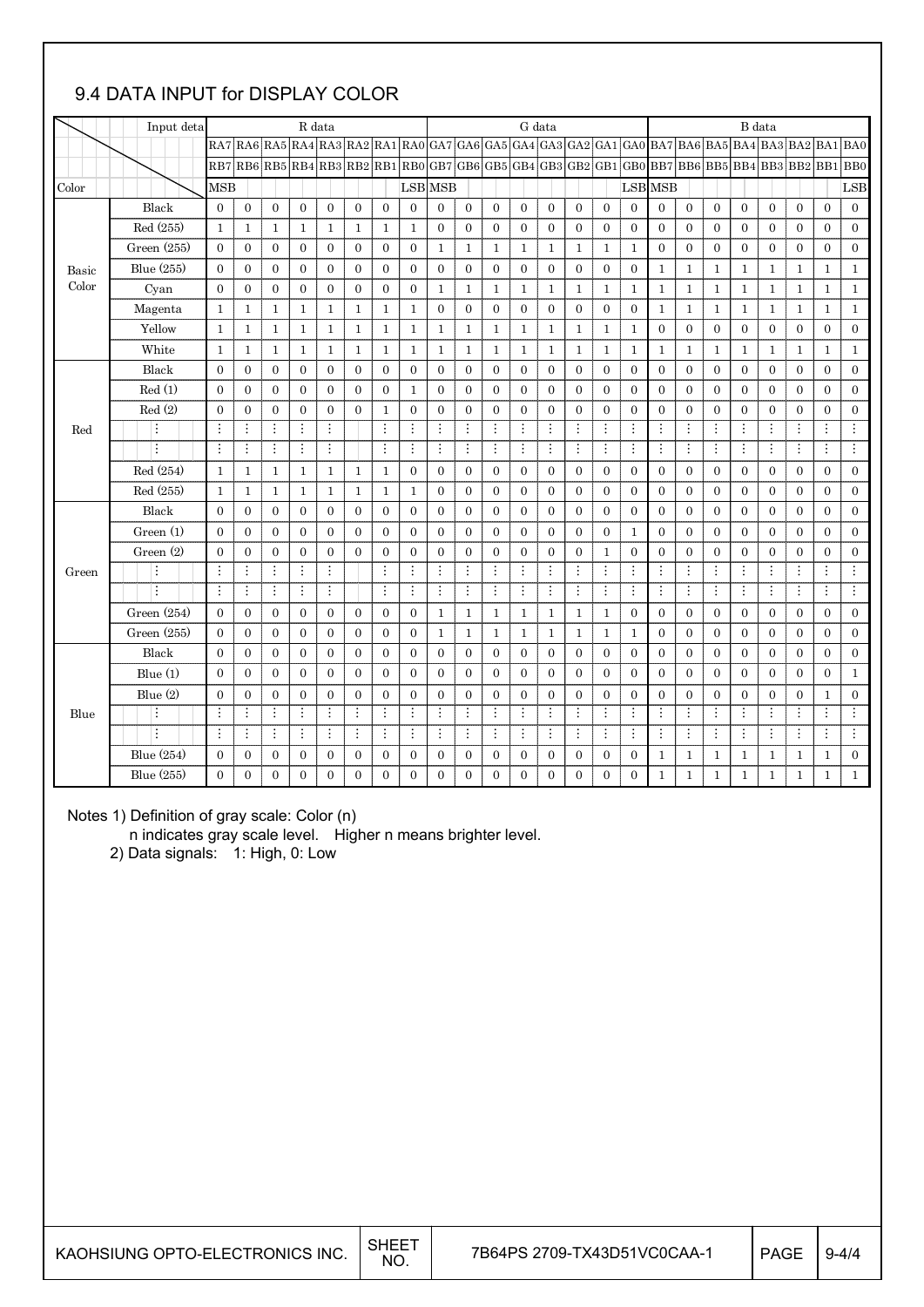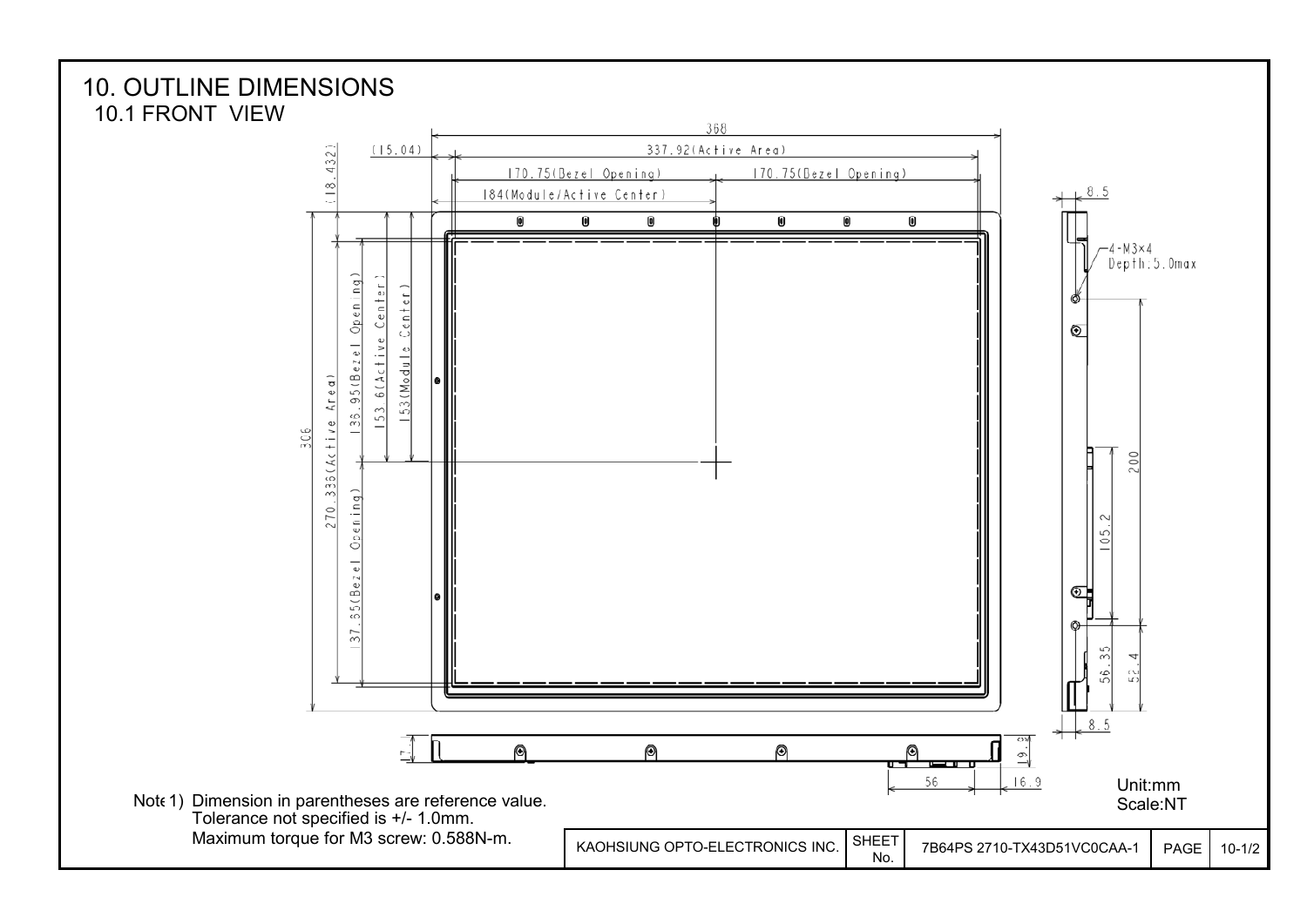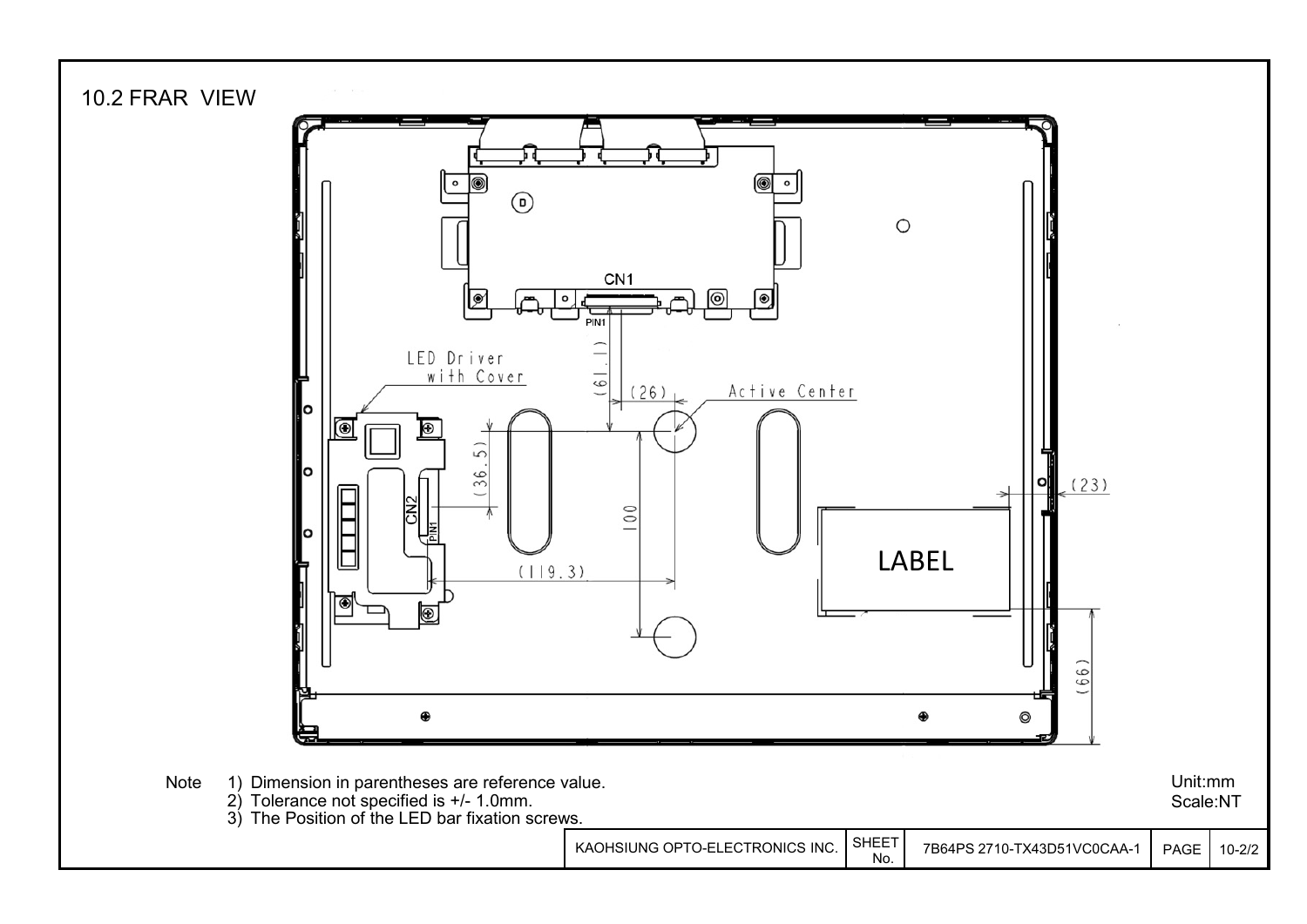## 11. APPEARANCE STANDARD

## 11.1 CONDITIONS FOR COSMETIC INSPECTION

(1) Viewing zone

a) The figure shows the correspondence between eyes (of inspector) and TFT-LCD module.  $\theta$  < 45° : when non-operating inspection : when operating inspection b) Inspection should be executed only from front side and only A-zone. Cosmetic of B-zone and C-zone are ignore. (refer to 9.2 DEFINITION OF ZONE)  $\theta$  < 5°



- (2) Environmental
- a) Temperature  $\div$  25°C
- b) Ambient light  $\therefore$  about 700 lx and non-directive when operating inspection.
	- : about 1000 lx and non-directive when non-operating inspection.
- c) Back-light  $\therefore$  when non-operating inspection, back-light should be off.

## 11.2 DEFINITION OF ZONE

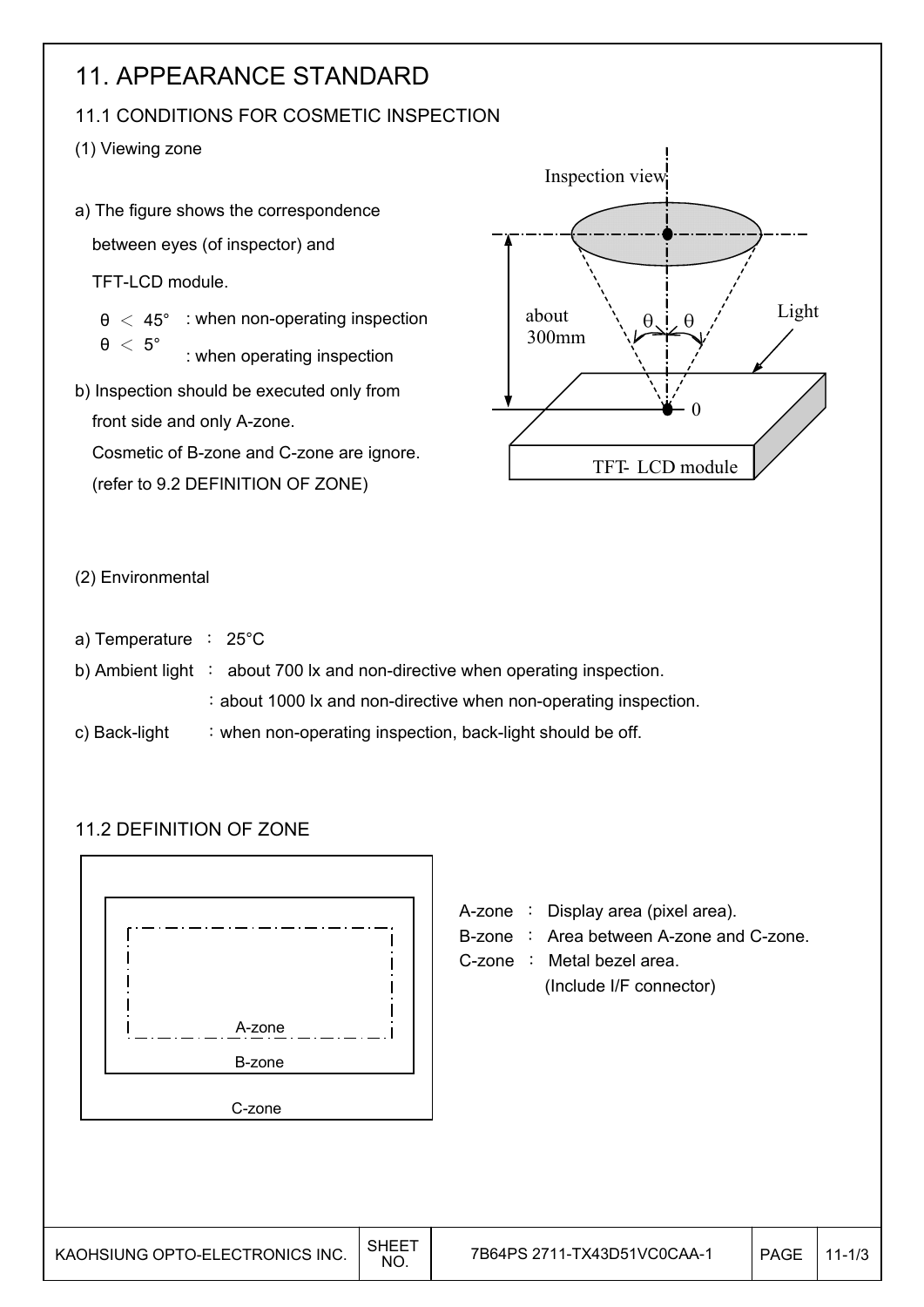## 11.3 LCD APPEARANCE SPECIFICATION

The specification as below is defined as the amount of unexpected phenomenon or material in different zones of LCD panel. The definitions of length, width and average diameter using in the table are shown in Fig. 11.3 and Fig. 11.4.

| Item                  | Criteria               |              |                                               |                            |                                        |                          | Applied zone |  |
|-----------------------|------------------------|--------------|-----------------------------------------------|----------------------------|----------------------------------------|--------------------------|--------------|--|
|                       | Length (mm)            |              | Width (mm)                                    | Maximum number             |                                        | Minimum space            |              |  |
|                       | Ignored                |              | $W \le 0.02$                                  | Ignored                    |                                        |                          |              |  |
|                       | $L \leq 40$            |              | $W \le 0.04$                                  | 10                         |                                        |                          |              |  |
|                       | $L \leq 20$            |              | $W \le 0.08$                                  | 10                         |                                        |                          | A,B          |  |
| Scratches             | Round (Dot Shape)      |              |                                               |                            |                                        |                          |              |  |
|                       | Average diameter (mm)  |              |                                               | Maximum number             |                                        | Minimum space            |              |  |
|                       | $D \le 0.2$            |              |                                               | Ignore                     |                                        |                          |              |  |
|                       | $D \le 0.6$            |              |                                               | 10                         |                                        | $\blacksquare$           |              |  |
| Dent                  |                        |              |                                               | Serious one is not allowed |                                        |                          | A            |  |
| Wrinkles in polarizer |                        |              |                                               | Serious one is not allowed |                                        |                          | A            |  |
|                       | Average diameter (mm)  |              |                                               |                            | Maximum number                         |                          |              |  |
|                       |                        | $D \leq 0.3$ |                                               |                            | Ignored                                |                          |              |  |
| Bubbles on polarizer  | $0.3\!<\!D\!\leq\!0.5$ |              |                                               |                            | 10                                     |                          | A            |  |
|                       | $0.5\!<\!D\!\leq\!1.0$ |              |                                               |                            | 5                                      |                          |              |  |
|                       | 1.0 < D                |              |                                               |                            | none                                   |                          |              |  |
|                       |                        |              | Filamentous                                   | (Line shape)               |                                        |                          |              |  |
|                       | Length (mm)            |              |                                               | Width (mm)                 |                                        | Maximum number           |              |  |
|                       |                        |              |                                               | $W \le 0.02$               |                                        | Ignored                  | A,B          |  |
|                       | $L \leq 4.0$           |              |                                               | $W \le 0.04$               |                                        | 8                        |              |  |
| 1) Stains             | $L \leq 2.0$           |              |                                               | $W \le 0.08$               |                                        | 8                        |              |  |
| 2) Foreign Materials  |                        |              |                                               | W > 0.08                   |                                        | Dot Shape                |              |  |
| 3) Dark Spot          |                        |              |                                               |                            |                                        |                          |              |  |
|                       | Average diameter (mm)  |              |                                               | Maximum number             |                                        |                          |              |  |
|                       | $D \leq 0.22$          |              |                                               | Ignored                    |                                        | $\overline{\phantom{a}}$ | A,B          |  |
|                       | $D \le 0.5$            |              |                                               | 8                          |                                        |                          |              |  |
|                       | D > 0.5                |              | None<br>Those wiped out easily are acceptable |                            |                                        |                          |              |  |
|                       |                        |              |                                               |                            |                                        |                          |              |  |
|                       |                        |              |                                               | Type                       | Maximum number                         |                          |              |  |
|                       |                        |              |                                               | 1 dot                      |                                        | 5                        |              |  |
|                       | Bright dot-defect      |              |                                               | 2 adjacent dot             |                                        | $\overline{2}$           |              |  |
|                       |                        |              |                                               |                            | 3 adjacent dot or above<br>Not allowed |                          |              |  |
| Dot-Defect            |                        |              |                                               | In total                   |                                        | 5                        | A            |  |
| (Note 1)              |                        |              |                                               | 1 dot                      |                                        | 8                        |              |  |
|                       | Dark dot-defect        |              |                                               | 2 adjacent dot             |                                        | 4                        |              |  |
|                       |                        |              |                                               | 3 adjacent dot or above    |                                        | Not allowed              |              |  |
|                       |                        |              | In total                                      |                            | 8                                      |                          |              |  |
|                       | In total<br>13         |              |                                               |                            |                                        |                          |              |  |

┠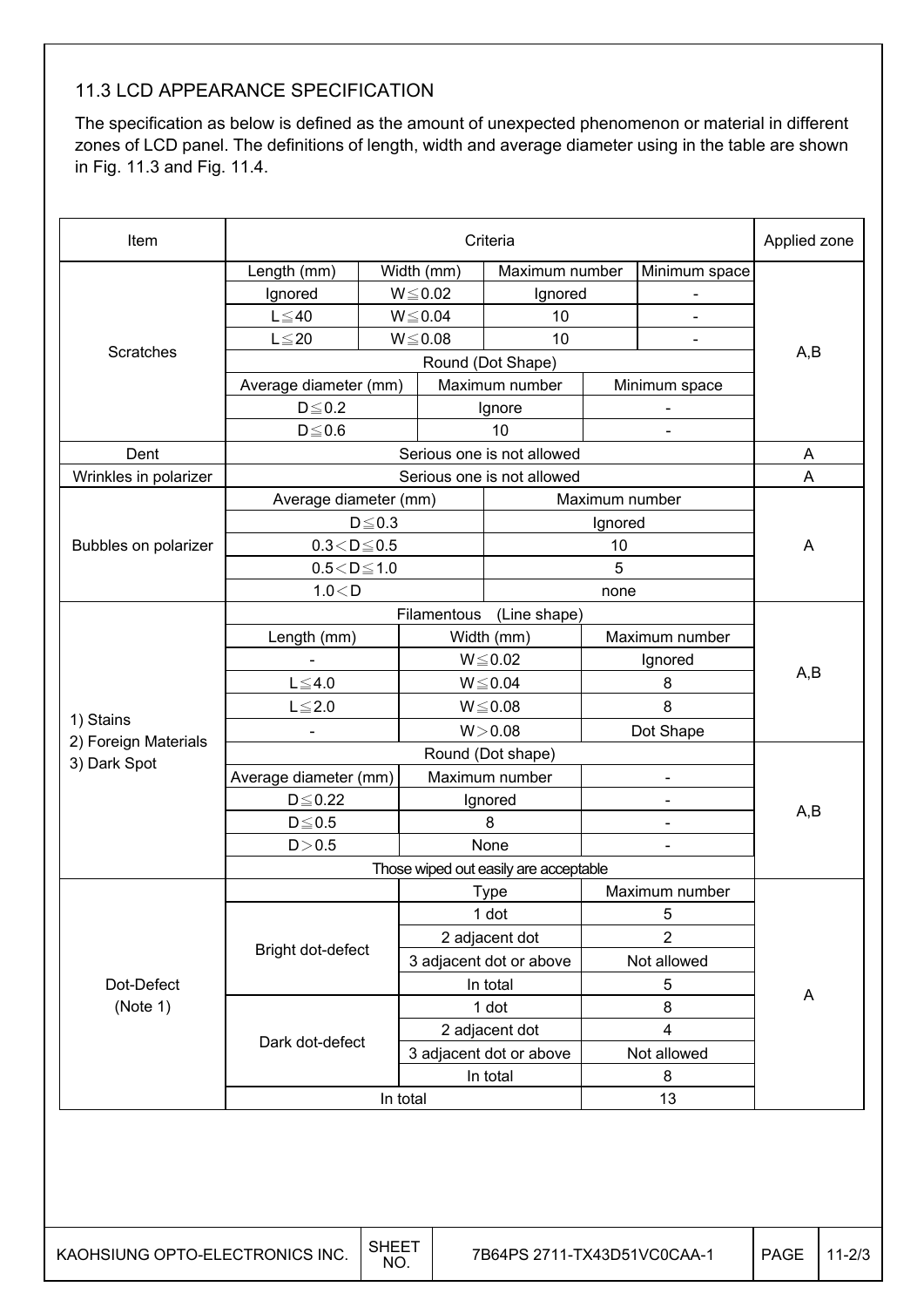

Fig 11.3

Fig 11.4

Note 1: The definitions of dot defect are as below:

- The defect area of the dot must be bigger than half of a dot.
- For bright dot-defect, showing black pattern, the dot's brightness must be over 30% brighter than others.
- For dark dot-defect, showing white pattern, the dot's brightness must be under 70% darker than others.
- The definition of 1-dot-defect is the defect-dot, which is isolated and no adjacent defect-dot.
- The definition of adjacent dot is shown as Fig. 11.5.
- The Density of dot defect is defined in the area within diameter  $\phi$  =20mm.

|          |  | A |  |  |  |  |  |  |
|----------|--|---|--|--|--|--|--|--|
|          |  |   |  |  |  |  |  |  |
| Fig 11.5 |  |   |  |  |  |  |  |  |

The dots colored gray are adjacent to defect-dot A.

Note 2: Polarizer area inside of B-Zone is not applied.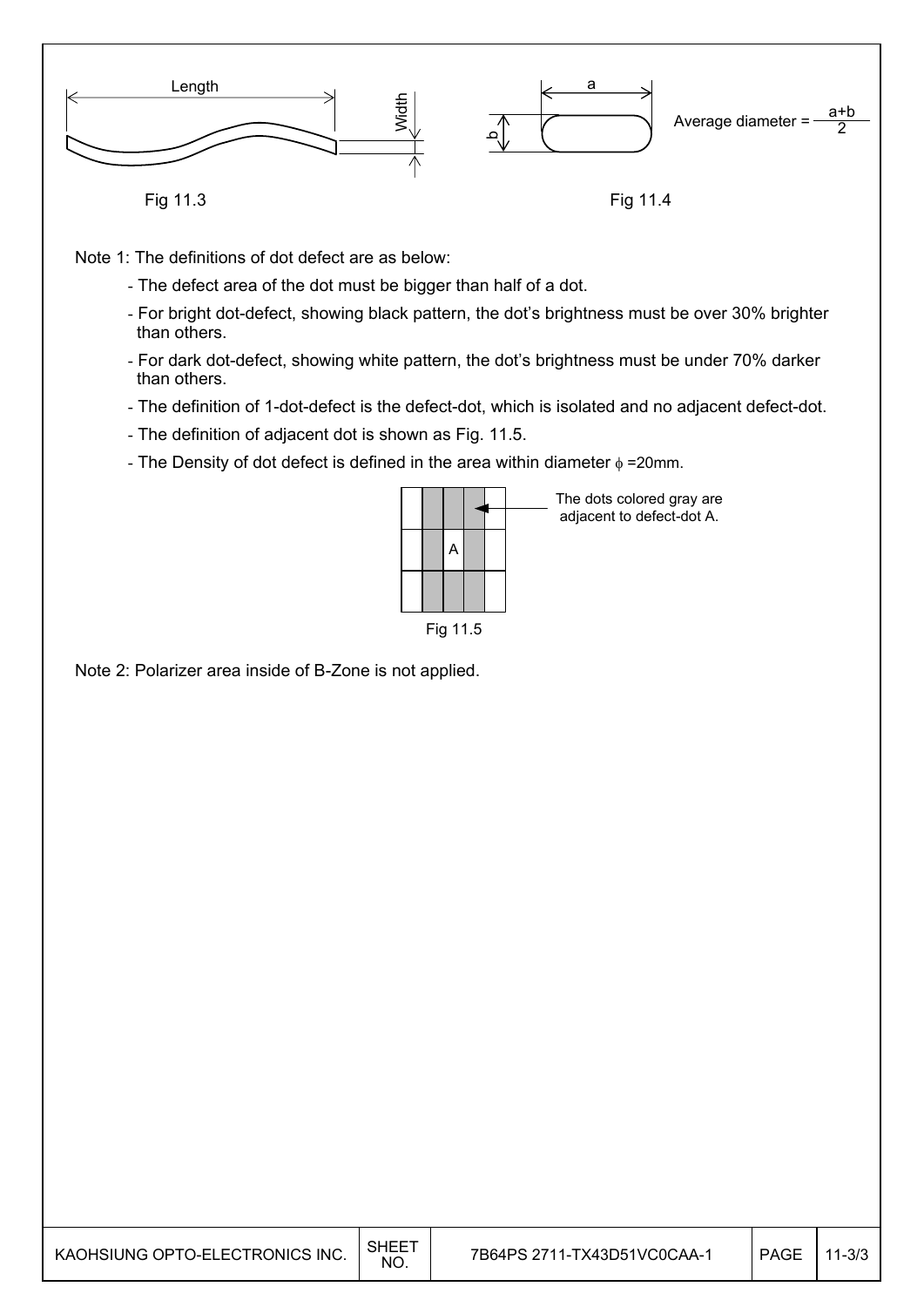## 12. PRECAUTIONS

## 12.1 PRECAUTIONS of ESD

- 1) Before handling the display, please ensure your body has been connected to ground to avoid any damages by ESD. Also, do not touch display's interface directly when assembling.
- 2) Please remove the protection film very slowly before turning on the display to avoid generating ESD.

## 12.2 PRECAUTIONS of HANDLING

- 1) In order to keep the appearance of display in good condition, please do not rub any surfaces of the displays by sharp tools harder than 3H, especially touch panel, metal frame and polarizer.
- 2) Please do not pile the displays in order to avoid any scars leaving on the display. In order to avoid any injuries, please pay more attention for the edges of glasses and metal frame, and wear finger cots to protect yourself and the display before working on it.
- 3) Touching the display area or the terminal pins with bare hand is prohibited. This is because it will stain the display area and cause poor insulation between terminal pins, and might affect display's electrical characteristics furthermore.
- 4) Do not use any harmful chemicals such as acetone, toluene, and isopropyl alcohol to clean display's surfaces.
- 5) Please use soft cloth or absorbent cotton with ethanol to clean the display by gently wiping. Moreover, when wiping the display, please wipe it by horizontal or vertical direction instead of circling to prevent leaving scars on the display's surface, especially polarizer.
- 6) Please wipe any unknown liquids immediately such as saliva, water or dew on the display to avoid color fading or any permanently damages.
- 7) Maximum pressure to the surface of the display must be less than  $1,96 \times 10^4$  Pa. If the area of adding pressure is less than  $1 \text{ cm}^2$ , the maximum pressure must be less than 1.96N.

## 12.3 PRECAUTIONS OF OPERATING

- 1) Please input signals and voltages to the displays according to the values defined in the section of electrical characteristics to obtain the best performance. Any voltages over than absolute maximum rating will cause permanent damages to this display. Also, any timing of the signals out of this specification would cause unexpected performance.
- 2) When the display is operating at significant low temperature, the response time will be slower than it at 25  $\mathrm{C}^{\circ}$ . In high temperature, the color will be slightly dark and blue compared to original pattern. However, these are temperature-related phenomenon of LCD and it will not cause permanent damages to the display when used within the operating temperature.
- 3) The use of screen saver or sleep mode is recommended when static images are likely for long periods of time. This is to avoid the possibility of image sticking.
- 4) Spike noise can cause malfunction of the circuit. The recommended limitation of spike noise is no bigger than  $\pm$  100 mV.

 $\mathsf{I}$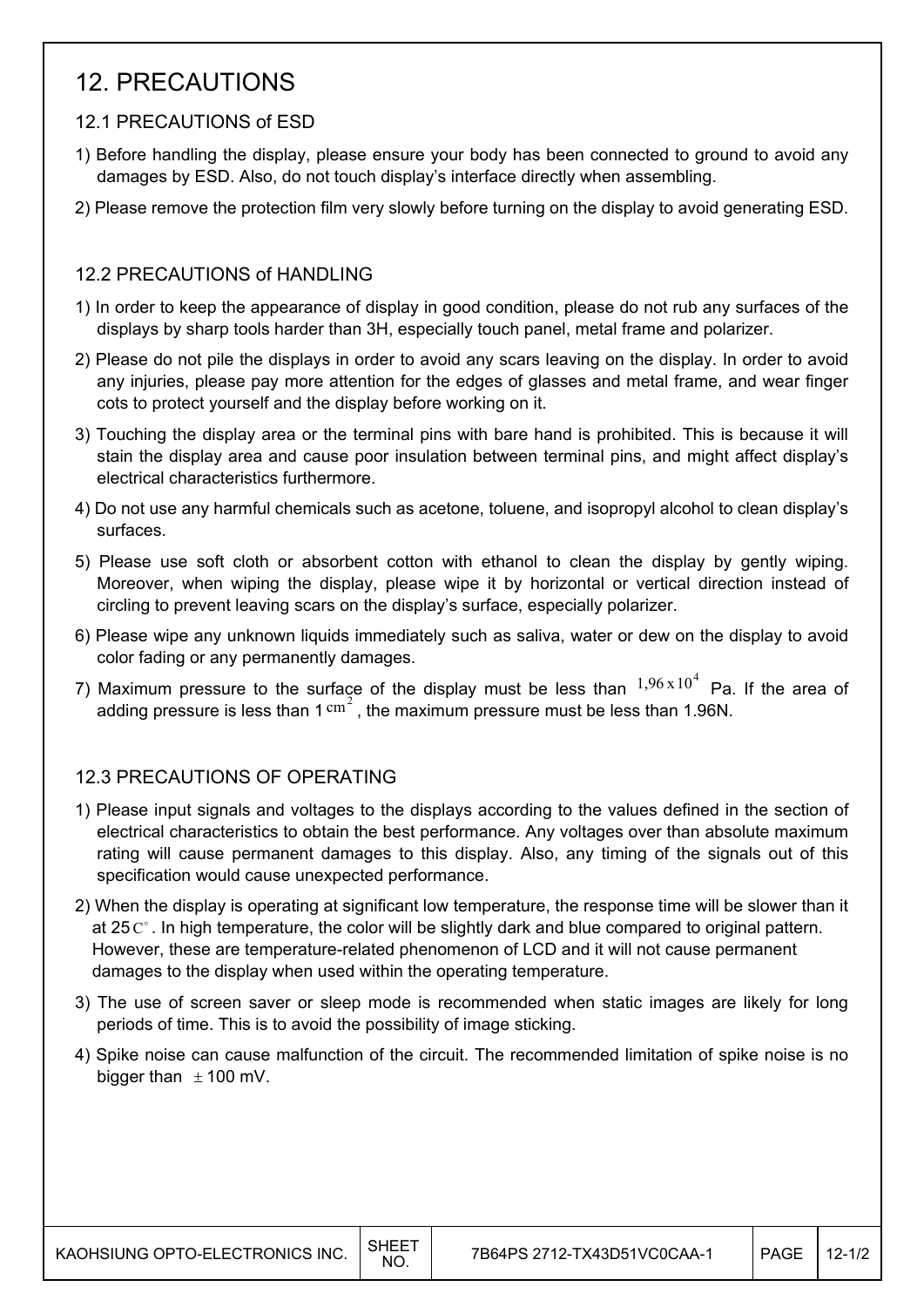#### 12.4 PRECAUTIONS of STORAGE

If the displays are going to be stored for years, please be aware the following notices.

- 1) Please store the displays in a dark room to avoid any damages from sunlight and other sources of UV light.
- 2) The recommended long term storage temperature is between 10  $C^{\circ}$  ~35  $C^{\circ}$  and 55%~75% humidity to avoid causing bubbles between polarizer and LCD glasses, and polarizer peeling from LCD glasses.
- 3) It would be better to keep the displays in the container, which is shipped from KOE, and do not unpack it.
- 4) Please do not stick any labels on the display surface for a long time, especially on the polarizer.